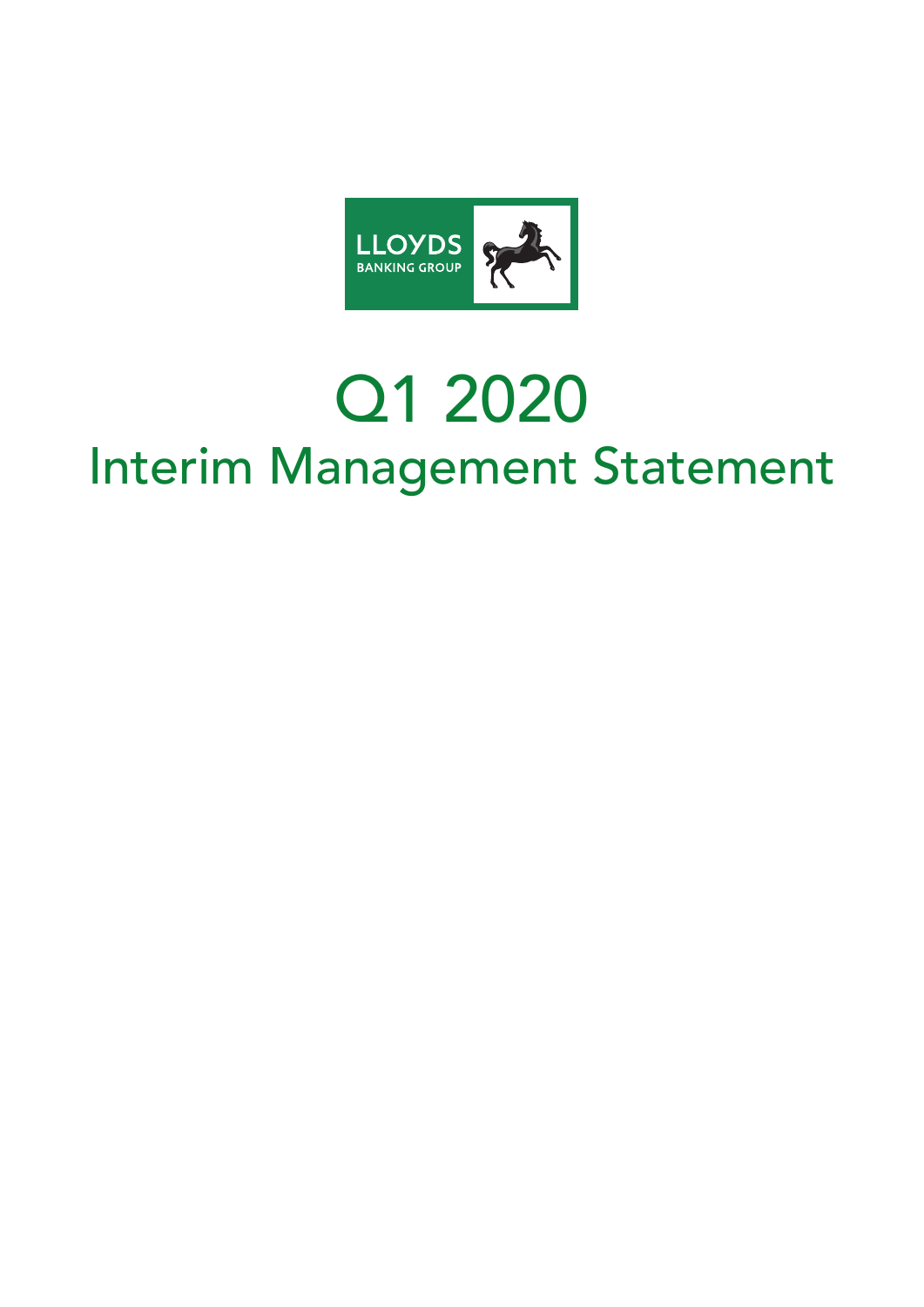## **RESULTS FOR THE THREE MONTHS ENDED 31 MARCH 2020**

"The coronavirus pandemic presents an unprecedented social and economic challenge which is having a significant impact on people and businesses in the UK and around the world. The economic outlook is clearly challenging with the longerterm outcome dependent on the severity and length of the pandemic and the mitigating impact of Government and other measures in the UK and across the world. Throughout this period of uncertainty we will continue to work closely with Government, regulators and other authorities and use the strength of our balance sheet and business model to ensure that we play our part in supporting our customers and the UK economy.

I would like to pay tribute to the exemplary dedication being shown by all our colleagues across the Group providing vital banking services to those in need, but also in going above and beyond in countless and often unseen ways to support the most vulnerable."

#### António Horta-Osório, Group Chief Executive

## **Supporting customers and colleagues in difficult times**

- Actively supporting retail, small business and commercial customers in the current environment through a range of flexible propositions and full support for Government schemes, including Coronavirus Business Interruption Loan Scheme (CBILS) and Covid Corporate Financing Facility (CCFF)
- Strong operational resilience with c.90 per cent of branches remaining open and ATM availability exceeding 95 per cent
- Multi-channel distribution model, with the UK's leading digital bank enabling the Group to continue to serve customers throughout the lockdown

#### **Financial performance reflects revised economic outlook**

- Statutory profit before tax of £74 million, impacted by a significantly increased impairment charge of  $£1,430$  million given the revised economic outlook. Statutory return on tangible equity of 5.0 per cent with tangible net assets per share of 57.4 pence
- Solid trading surplus of £1,988 million, a reduction of 19 per cent compared to the first three months of 2019, but an increase of 7 per cent on the final quarter of 2019 (decrease of 4 per cent excluding the bank levy)
	- Net income of £4.0 billion, down 11 per cent, with average interest-earning banking assets slightly lower at £432 billion, net interest margin of 2.79 per cent and other income of £1.2 billion, down 21 per cent year on year due to lower levels of client activity and the absence of 2019 one-off items
	- − Total costs of £2.0 billion down 1 per cent, after absorbing coronavirus-related expenses, driven by continued reductions in operating costs, down 4 per cent
- The impairment charge in the quarter increased significantly to £1,430 million, primarily driven by updates to the Group's economic outlook and some charges relating to existing restructuring cases. Given the economic outlook we will inevitably be impacted both within the existing book and potentially in the new lending we are undertaking to support our customers. However, the Group's loan portfolio remains robust and well positioned given its low risk business model

#### **Balance sheet strength maintained with capital, funding and liquidity remaining strong**

- CET1 ratio remains strong at 14.2 per cent with CCyB reduced to zero, resulting in increased headroom over regulatory requirements; significant resources to support customers while absorbing potential credit losses
- Loans and advances increased £2.7 billion in the quarter to £443.1 billion, with increased corporate lending, primarily drawdowns of existing corporate facilities, partially offset by expected reductions in the mortgage book along with reductions in credit cards, where customer activity reduced in March
- Loan to deposit ratio down 4 percentage points to 103 per cent, largely due to increased commercial deposits
- **Outlook**
- Given the significant change in the operating environment and economic expectations the Group's previous guidance is no longer appropriate. The impact of lower rates, lower levels of activity and higher impairment on the Group's business will continue into the second quarter, but remains difficult to quantify given the significant uncertainty. The Group will update the market once there is greater clarity
- The longer-term impact of coronavirus remains unclear but the Group will maintain its focus on supporting customers and the UK economy while remaining well positioned to deliver for customers beyond the crisis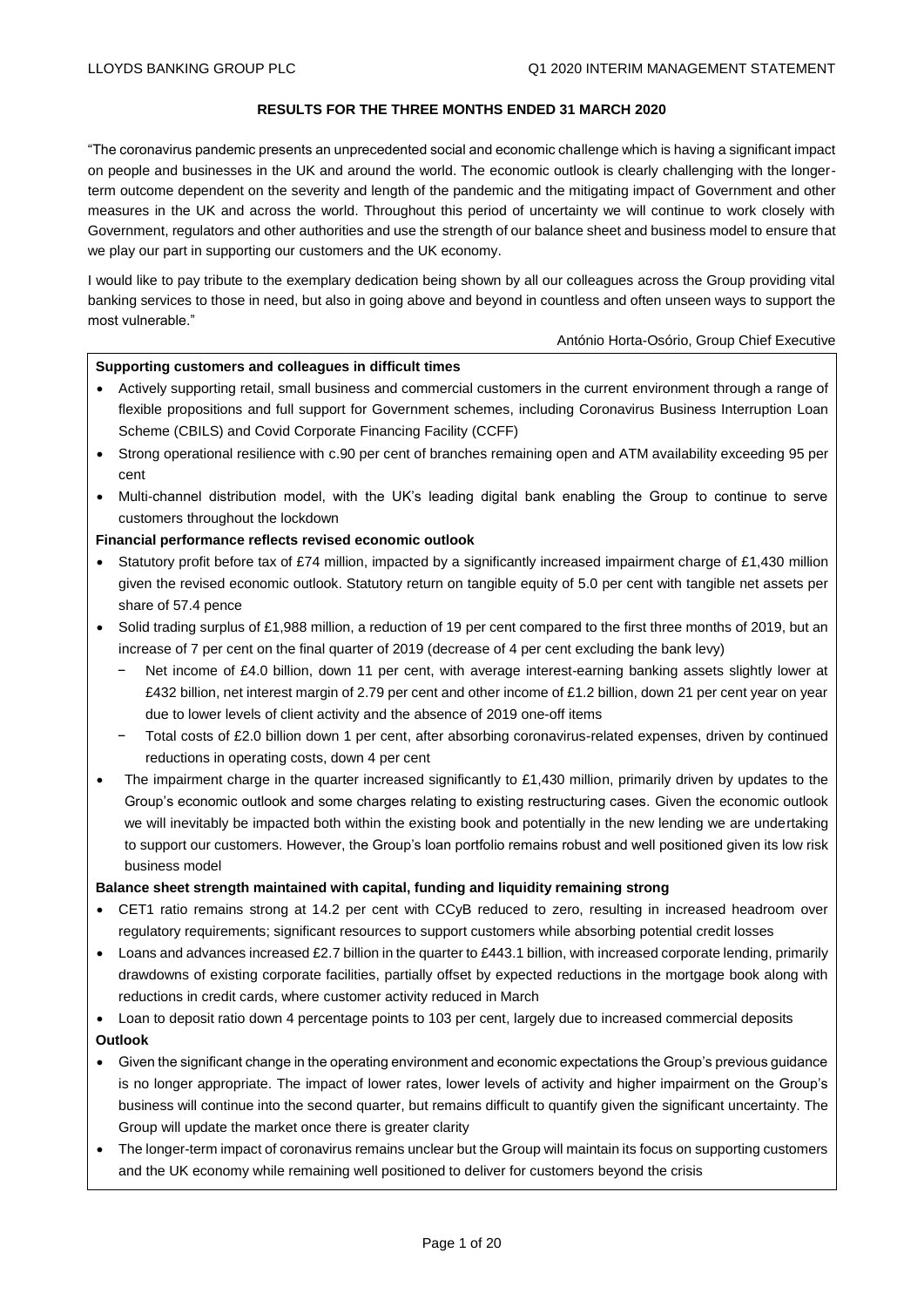## **INCOME STATEMENT − UNDERLYING BASIS**

|                                         | Quarter  | Quarter  |                   | Quarter |                   |
|-----------------------------------------|----------|----------|-------------------|---------|-------------------|
|                                         | ended    | ended    |                   | ended   |                   |
|                                         | 31 Mar   | 31 Mar   |                   | 31 Dec  |                   |
|                                         | 2020     | 2019     | Change            | 2019    | Change            |
|                                         | £m       | £m       | ℅                 | £m      | %                 |
| Net interest income                     | 2,950    | 3,083    | (4)               | 3,102   | (5)               |
| Other income                            | 1,226    | 1,556    | (21)              | 1,267   | (3)               |
| Operating lease depreciation            | (224)    | (219)    | (2)               | (236)   | 5                 |
| <b>Net income</b>                       | 3,952    | 4,420    | (11)              | 4,133   | (4)               |
| Operating costs                         | (1, 877) | (1, 957) | 4                 | (2,058) | 9                 |
| Remediation                             | (87)     | (20)     |                   | (219)   | 60                |
| <b>Total costs</b>                      | (1, 964) | (1, 977) | 1                 | (2,277) | 14                |
| <b>Trading surplus</b>                  | 1,988    | 2,443    | (19)              | 1,856   | $\overline{7}$    |
| Impairment                              | (1, 430) | (275)    |                   | (341)   |                   |
| <b>Underlying profit</b>                | 558      | 2,168    | (74)              | 1,515   | (63)              |
| Restructuring                           | (63)     | (126)    | 50                | (191)   | 67                |
| Volatility and other items              | (421)    | (339)    | (24)              | 122     |                   |
| Payment protection insurance provision  |          | (100)    | 100               |         |                   |
| <b>Statutory profit before tax</b>      | 74       | 1,603    | (95)              | 1,446   | (95)              |
| Tax credit (expense)                    | 406      | (403)    |                   | (427)   |                   |
| <b>Statutory profit after tax</b>       | 480      | 1,200    | (60)              | 1,019   | (53)              |
| Earnings per share                      | 0.5p     | 1.5p     | (67)              | 1.3p    | (62)              |
| Banking net interest margin             | 2.79%    | 2.91%    | (12)bp            | 2.85%   | $(6)$ bp          |
| Average interest-earning banking assets | £432bn   | £433bn   |                   | £437bn  | (1)               |
| Cost:income ratio                       | 49.7%    | 44.7%    | 5.0pp             | 55.1%   | $(5.4)$ pp        |
| Asset quality ratio                     | 1.30%    | 0.25%    | 105 <sub>bp</sub> | 0.30%   | 100 <sub>bp</sub> |
| Underlying return on tangible equity    | 4.7%     | 17.0%    | $(12.3)$ pp       | 12.2%   | $(7.5)$ pp        |
| Return on tangible equity               | 5.0%     | 12.5%    | $(7.5)$ pp        | 11.0%   | $(6.0)$ pp        |

#### **KEY BALANCE SHEET METRICS**

|                                              | At 31 Mar | At 31 Mar         | <b>Change</b>     | At 31 Dec | <b>Change</b>     |
|----------------------------------------------|-----------|-------------------|-------------------|-----------|-------------------|
|                                              | 2020      | 2019              | %                 | 2019      | %                 |
| Loans and advances to customers <sup>1</sup> | £443bn    | £441 $bn$         | 1                 | £440bn    | 1                 |
| Customer deposits <sup>2</sup>               | £428bn    | £417bn            | 3                 | £412bn    | 4                 |
| Loan to deposit ratio                        | 103%      | 106%              | $(3)$ pp          | 107%      | $(4)$ pp          |
| CET1 ratio $3,4$                             | 14.2%     | 13.9%             | $0.3$ pp          | 13.8%     | 0.4pp             |
| Transitional MREL ratio <sup>3,4</sup>       | 34.5%     | 31.5%             | 3.0 <sub>DP</sub> | 32.6%     | 1.9 <sub>pp</sub> |
| UK leverage ratio $3,4$                      | 5.3%      | 5.3%              |                   | 5.2%      | 0.1pp             |
| Risk-weighted assets $3$                     | £209bn    | £208bn            | -                 | £203bn    | 3                 |
| Tangible net assets per share                | 57.4p     | 53.4 <sub>p</sub> | 4.0p              | 50.8p     | 6.6p              |

<sup>1</sup> Excludes reverse repos of £55.2 billion (31 December 2019: £54.6 billion).

<sup>2</sup> Excludes repos of £9.4 billion (31 December 2019: £9.5 billion).

 $3$  The CET1, MREL, leverage ratios and risk-weighted assets at 31 December 2019 were reported on a pro forma basis, reflecting the dividend paid up by the Insurance business in the subsequent first quarter period.

4 Incorporating profits for the period that remain subject to formal verification in accordance with the Capital Requirements Regulation.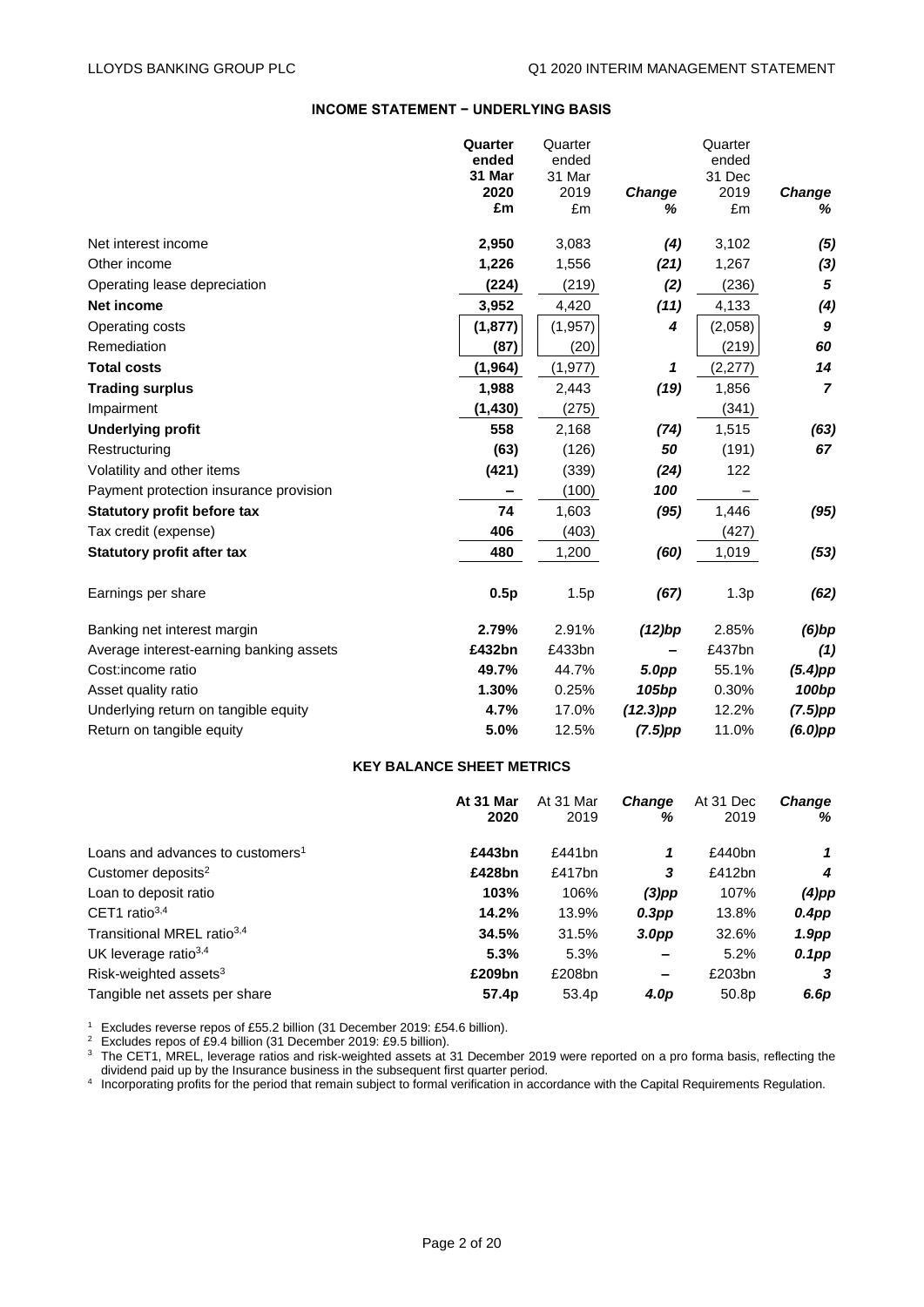## **QUARTERLY INFORMATION**

|                                              | Quarter        | Quarter        | Quarter         | Quarter         | Quarter        |
|----------------------------------------------|----------------|----------------|-----------------|-----------------|----------------|
|                                              | ended          | ended          | ended           | ended           | ended          |
|                                              | 31 Mar<br>2020 | 31 Dec<br>2019 | 30 Sept<br>2019 | 30 June<br>2019 | 31 Mar<br>2019 |
|                                              | £m             | £m             | £m              | £m              | £m             |
|                                              |                |                |                 |                 |                |
| Net interest income                          | 2,950          | 3,102          | 3,130           | 3,062           | 3,083          |
| Other income                                 | 1,226          | 1,267          | 1,315           | 1,594           | 1,556          |
| Operating lease depreciation                 | (224)          | (236)          | (258)           | (254)           | (219)          |
| Net income                                   | 3,952          | 4,133          | 4,187           | 4,402           | 4,420          |
| Operating costs                              | (1, 877)       | (2,058)        | (1, 911)        | (1,949)         | (1, 957)       |
| Remediation                                  | (87)           | (219)          | (83)            | (123)           | (20)           |
| <b>Total costs</b>                           | (1, 964)       | (2, 277)       | (1,994)         | (2,072)         | (1, 977)       |
| <b>Trading surplus</b>                       | 1,988          | 1,856          | 2,193           | 2,330           | 2,443          |
| Impairment                                   | (1, 430)       | (341)          | (371)           | (304)           | (275)          |
| <b>Underlying profit</b>                     | 558            | 1,515          | 1,822           | 2,026           | 2,168          |
| Restructuring                                | (63)           | (191)          | (98)            | (56)            | (126)          |
| Volatility and other items                   | (421)          | 122            | 126             | (126)           | (339)          |
| Payment protection insurance provision       |                |                | (1,800)         | (550)           | (100)          |
| <b>Statutory profit before tax</b>           | 74             | 1,446          | 50              | 1,294           | 1,603          |
| Tax credit (expense)                         | 406            | (427)          | (288)           | (269)           | (403)          |
| Statutory profit (loss) after tax            | 480            | 1,019          | (238)           | 1,025           | 1,200          |
|                                              |                |                |                 |                 |                |
| Banking net interest margin                  | 2.79%          | 2.85%          | 2.88%           | 2.89%           | 2.91%          |
| Average interest-earning banking assets      | £432bn         | £437bn         | £435bn          | £433bn          | £433bn         |
| Cost:income ratio                            | 49.7%          | 55.1%          | 47.6%           | 47.1%           | 44.7%          |
| Asset quality ratio                          | 1.30%          | 0.30%          | 0.33%           | 0.27%           | 0.25%          |
| Gross asset quality ratio                    | 1.35%          | 0.39%          | 0.40%           | 0.38%           | 0.30%          |
| Underlying return on tangible equity         | 4.7%           | 12.2%          | 14.3%           | 15.6%           | 17.0%          |
| Return on tangible equity                    | 5.0%           | 11.0%          | (2.8)%          | 10.5%           | 12.5%          |
| Loans and advances to customers <sup>1</sup> | £443bn         | £440bn         | £447bn          | £441bn          | £441bn         |
| Customer deposits <sup>2</sup>               | £428bn         | £412bn         | £419bn          | £418bn          | £417bn         |
| Loan to deposit ratio                        | 103%           | 107%           | 107%            | 106%            | 106%           |
| Risk-weighted assets <sup>3</sup>            | £209bn         | £203bn         | £209bn          | £207bn          | £208bn         |
| Tangible net assets per share                | 57.4p          | 50.8p          | 52.0p           | 53.0p           | 53.4p          |
|                                              |                |                |                 |                 |                |

<sup>1</sup> Excludes reverse repos.

<sup>2</sup> Excludes repos.

 $3$  Risk-weighted assets at 30 June 2019 and 31 December 2019 are reported on a pro forma basis reflecting the Insurance dividend paid to the Group in the subsequent reporting period.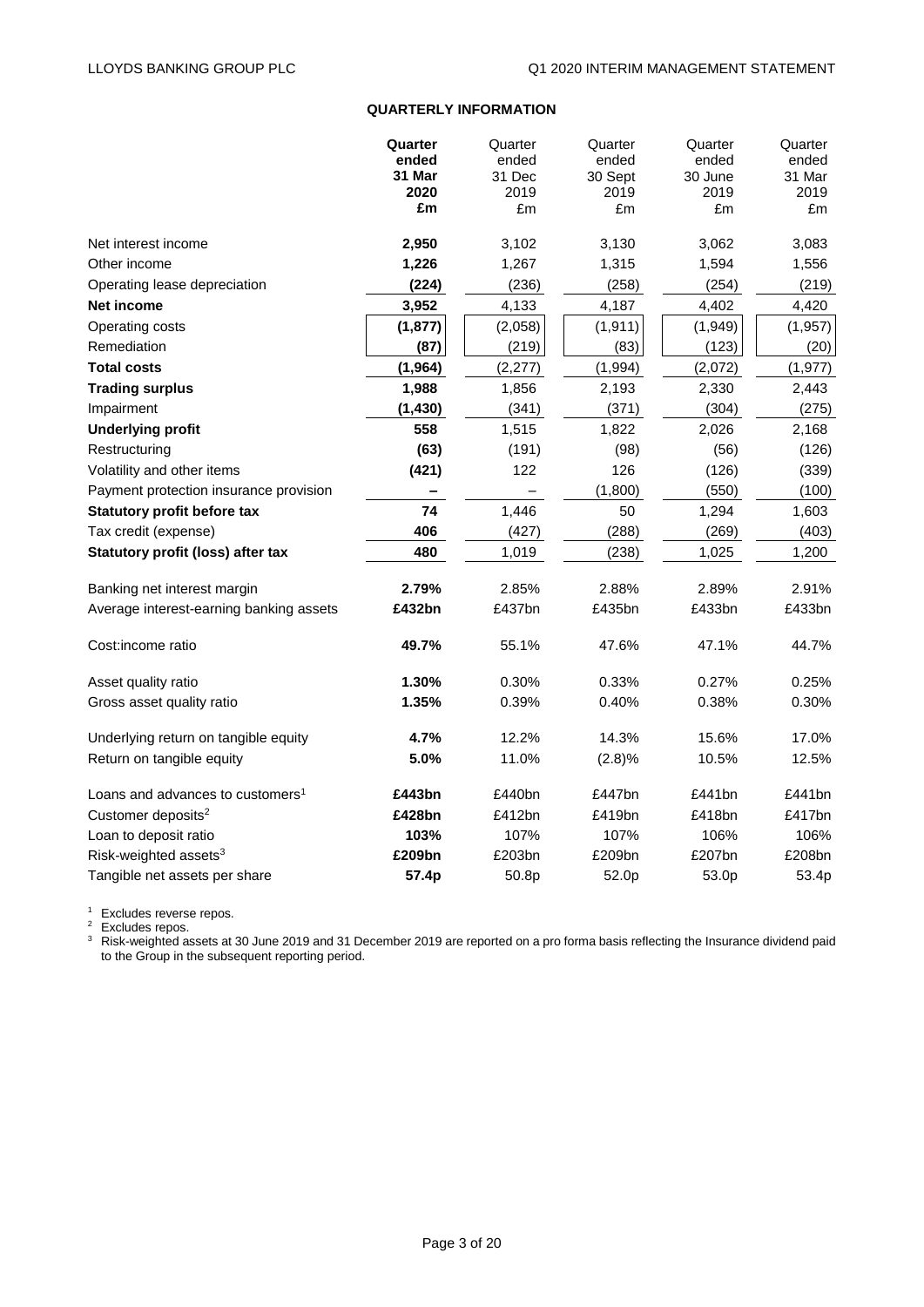## **BALANCE SHEET ANALYSIS**

|                                                   | At 31 Mar | At 31 Mar |                         | At 31 Dec |              |
|---------------------------------------------------|-----------|-----------|-------------------------|-----------|--------------|
|                                                   | 2020      | 2019      | Change                  | 2019      | Change       |
|                                                   | £bn       | £bn       | ℅                       | £bn       | %            |
| Loans and advances to customers                   |           |           |                         |           |              |
| Open mortgage book                                | 268.1     | 264.1     | $\mathbf{2}$            | 270.1     | (1)          |
| Closed mortgage book                              | 17.9      | 20.5      | (13)                    | 18.5      | $(3)$        |
| Credit cards                                      | 16.7      | 17.7      | (6)                     | 17.7      | (6)          |
| UK Retail unsecured loans                         | 8.6       | 8.1       | 6                       | 8.4       | $\mathbf{2}$ |
| <b>UK Motor Finance</b>                           | 15.8      | 15.3      | 3                       | 15.6      | $\mathbf{1}$ |
| Overdrafts                                        | $1.2$     | 1.2       |                         | 1.3       | (8)          |
| Retail other <sup>1</sup>                         | 9.3       | 8.5       | 9                       | 9.0       | $\mathbf{3}$ |
| SME <sup>2,3</sup>                                | 32.0      | 32.1      |                         | 32.1      |              |
| Mid Corporates <sup>3</sup>                       | 4.7       | 5.3       | (11)                    | 5.3       | (11)         |
| Corporate and Institutional <sup>3</sup>          | 60.9      | 59.6      | $\overline{\mathbf{2}}$ | 54.6      | 12           |
| Commercial Banking other <sup>3</sup>             | 4.9       | 4.6       | 7                       | 5.2       | (6)          |
| Wealth                                            | 0.9       | 0.9       | —                       | 0.9       |              |
| Central items                                     | 2.1       | 2.6       | (19)                    | 1.7       | 24           |
| Loans and advances to customers <sup>4</sup>      | 443.1     | 440.5     | 1                       | 440.4     | $\mathbf{1}$ |
| <b>Customer deposits</b>                          |           |           |                         |           |              |
| Retail current accounts                           | 79.9      | 75.2      | 6                       | 76.9      | 4            |
| Commercial current accounts <sup>2,5</sup>        | 34.5      | 33.9      | 2                       | 34.9      | (1)          |
| Retail relationship savings accounts              | 144.1     | 144.7     |                         | 144.5     |              |
| Retail tactical savings accounts                  | 12.7      | 15.6      | (19)                    | 13.3      | (5)          |
| Commercial deposits <sup>2,6</sup>                | 142.5     | 133.0     | 7                       | 127.6     | 12           |
| Wealth                                            | 13.3      | 13.9      | (4)                     | 13.7      | (3)          |
| Central items                                     | 1.4       | 0.7       |                         | 0.9       | 56           |
| Total customer deposits <sup>7</sup>              | 428.4     | 417.0     | 3                       | 411.8     | 4            |
| <b>Total assets</b>                               | 861.7     | 818.3     | 5                       | 833.9     | 3            |
| <b>Total liabilities</b>                          | 809.0     | 767.8     | 5                       | 786.1     | 3            |
| Shareholders' equity                              | 46.6      | 43.8      | 6                       | 41.7      | 12           |
| Other equity instruments                          | 5.9       | 6.5       | (9)                     | 5.9       |              |
| Non-controlling interests                         | 0.2       | 0.2       | -                       | 0.2       |              |
| <b>Total equity</b>                               | 52.7      | 50.5      | 4                       | 47.8      | 10           |
| Ordinary shares in issue, excluding own<br>shares | 70,411m   | 71,165m   | (1)                     | 70,031m   | 1            |

<sup>1</sup> Primarily Europe.<br><sup>2</sup> Includes Retail Business Banking.

 $3$  Commercial Banking segmentation has been updated to reflect how the business is managed by the Group.

<sup>4</sup> Excludes reverse repos.

<sup>5</sup> Primarily non interest-bearing Commercial Banking current accounts.

<sup>6</sup> Primarily Commercial Banking interest-bearing accounts.

 $7$  Excludes repos.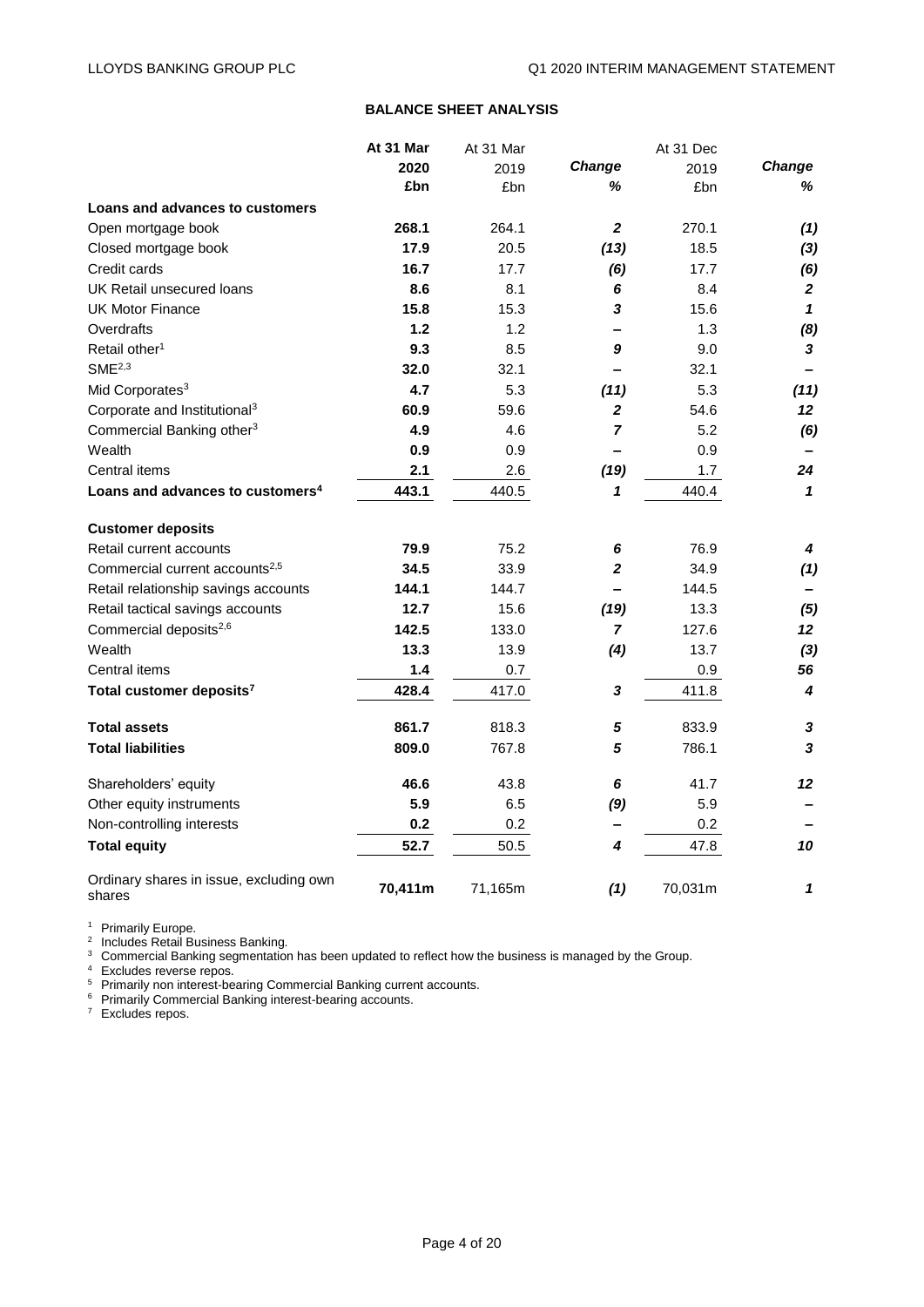## **GROUP CHIEF EXECUTIVE'S STATEMENT**

The coronavirus pandemic presents an unprecedented social and economic challenge which is having a significant impact on people and businesses in the UK and around the world. Our financial strength and business model enables us to play a significant role, together with Government, regulators and other authorities, in helping the country manage through this crisis supporting our customers and the UK economy. In our 250 years of serving the British economy we have experienced many downturns and several crises and on each occasion we have worked hard to contribute to the recovery of the economy. We expect to do exactly the same this time.

Ensuring an effective service is maintained to personal and business customers is fundamental and I would like to express my gratitude to my colleagues across the Group, who have shown exemplary dedication and professionalism, often in response to near-impossible demands. I know that many of my colleagues will be anxious about the health of loved ones and the impact of coronavirus on their communities, but they nonetheless remain focused on serving our customers every day. I want to thank each of them for the remarkable contributions they are making to this national effort at work, at home and in their communities.

#### **Support for customers and the real economy**

Customers remain the priority for us through this crisis and we have implemented a comprehensive range of measures to support our retail and business customers. Across mortgages, personal and business loans, credit cards and motor financing, we have already approved 880,000 payment holidays, bringing relief at a time of financial uncertainty for so many.

For retail customers these include payment holidays on mortgages, loans, cards and motor, access to a £500 interest free overdraft, no fees for missed payments and access to fixed term accounts without charge. We have also launched a new dedicated phone line for elderly customers and developed a new process to allow a trusted person limited access to an account for customers who can't get to one of our branches and don't bank digitally, while we have also ensured that NHS staff calls are answered as a priority.

We have announced significant support for our small business and commercial customers. Small businesses and Corporates with less than £100 million annual turnover can benefit from our £2 billion COVID-19 fund which includes fee free lending for new overdrafts or overdraft limit increases and new or increased invoice discounting and finance facilities and in certain circumstances, capital repayment holidays. In addition we fully support the comprehensive range of support schemes introduced by the UK Government including the Coronavirus Business Interruption Loan Schemes and the Covid Corporate Funding facility.

We will continue to work closely with Government and our regulators throughout the current period of uncertainty to enable personal and business customers get the support they need. Providing that support under the Government schemes does mean we have extended our lending risk appetite in this area during the crisis, and despite the protection offered by Government guarantees, there will inevitably be some additional losses in due course.

#### **Operational resilience**

I have been particularly pleased with how well the Group's operational and technology infrastructure has performed under significant pressure, enabling colleagues to support customers effectively through all channels and ultimately support the UK economy. Around 90 per cent of branches have remained open throughout the coronavirus outbreak and importantly, our digital banking proposition has remained fully operational throughout. Whilst we continue to experience high volumes of calls, we are continuing to improve our quality of service and are enabling more colleagues to operate remotely. I am grateful to our customers and colleagues for their collaboration.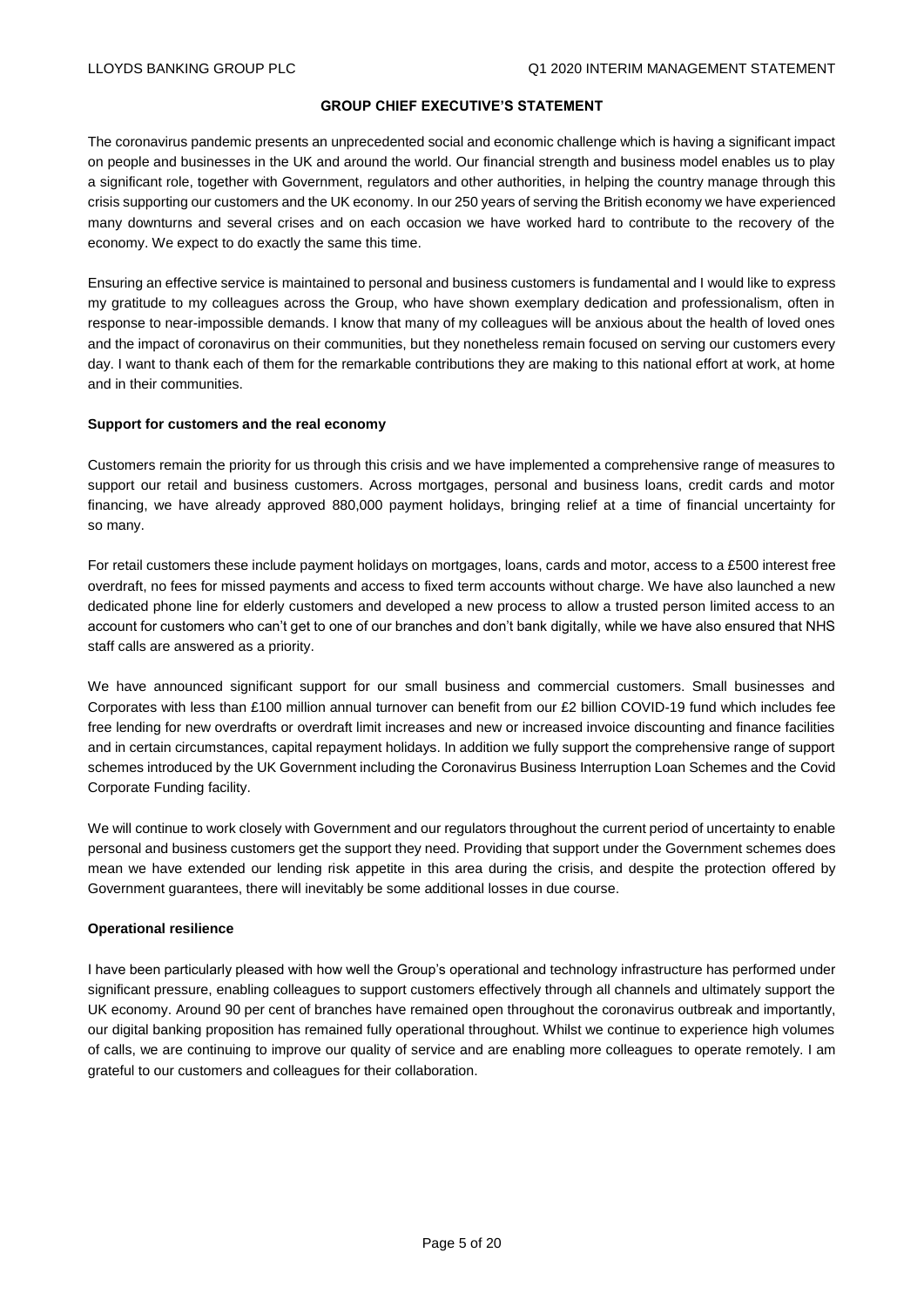## **GROUP CHIEF EXECUTIVE'S STATEMENT** (continued)

#### **Market commentary and economic projections**

The economic outlook is clearly challenging and uncertain with the longer-term outcome dependent on the severity and length of the coronavirus pandemic and the mitigating impact of Government and other measures in the UK and across the world. Throughout this period of uncertainty we will continue to work closely with our customers, colleagues, regulators and the Government to ensure that we continue to support our customers. We remain committed to being part of the national solution and putting the Group's strength to work in support of the wider economy.

The success of the Group is inextricably linked to the health of the UK economy in both the longer term and the nearer term. The Group's financial performance in the first quarter is starting to reflect the emerging current and expected future impact of the crisis, with recent reductions in base rate and lower levels of activity having a significant impact on our business. On the other hand, implementation of various Government and regulatory measures including the new Term Funding Scheme and the lower countercyclical capital buffer, are helpful to enable the Group to increase lending in and support of the real economy.

In April we also announced the cancellation of dividends. Our decision on the outstanding 2019 dividend was taken by the Group's Board at the specific request of our regulator, the Prudential Regulation Authority (PRA) and was in line with all other major UK listed banks. As per our news release, the Board also decided that until the end of 2020 we will undertake no quarterly or interim dividend payments, accrual of dividends, or share buybacks on ordinary shares in order to help us to serve the needs of businesses and households through the extraordinary challenges presented by the coronavirus pandemic.

These are difficult decisions and, while we recognise the disappointment and frustration this will cause our shareholders, in particular those relying on dividends for income, we agreed that this is a prudent and appropriate response to what are exceptional circumstances. The Board will decide on any future dividend distributions at year-end 2020.

In conjunction with this decision and in solidarity with the communities in which we operate, the whole of the Group Executive Committee have asked not to be considered for their Group Performance Share for 2020, meaning that they will give up all of their bonus entitlement for 2020. In addition no cash bonuses are payable to senior staff for the rest of 2020.

## **Strategic positioning and outlook**

Over the last two years we have made significant progress against our ambitious strategy, while continuing to support our core purpose of Helping Britain Prosper. It is this purpose which helps to inform our response to coronavirus. We are using our multi-brand, multi-channel distribution model with the UK's largest branch network and digital bank along with the strategic capabilities developed to continue to support our customers through this challenging period.

As previously indicated given our clear UK focus we will inevitably be impacted by the nationwide lockdown relating to the coronavirus and given the significant change in the operating environment and economic expectations including much lower rates, lower levels of activity and higher impairments, the Group's previous guidance is no longer appropriate. Significant uncertainty remains and we will update the market once there is greater clarity.

We will be tested over the weeks and months ahead but I have great confidence in the resilience of our business model, the strength of our balance sheet and most importantly the professionalism and customer dedication of our staff. We will maintain our relentless focus on supporting customers and the UK economy going forward.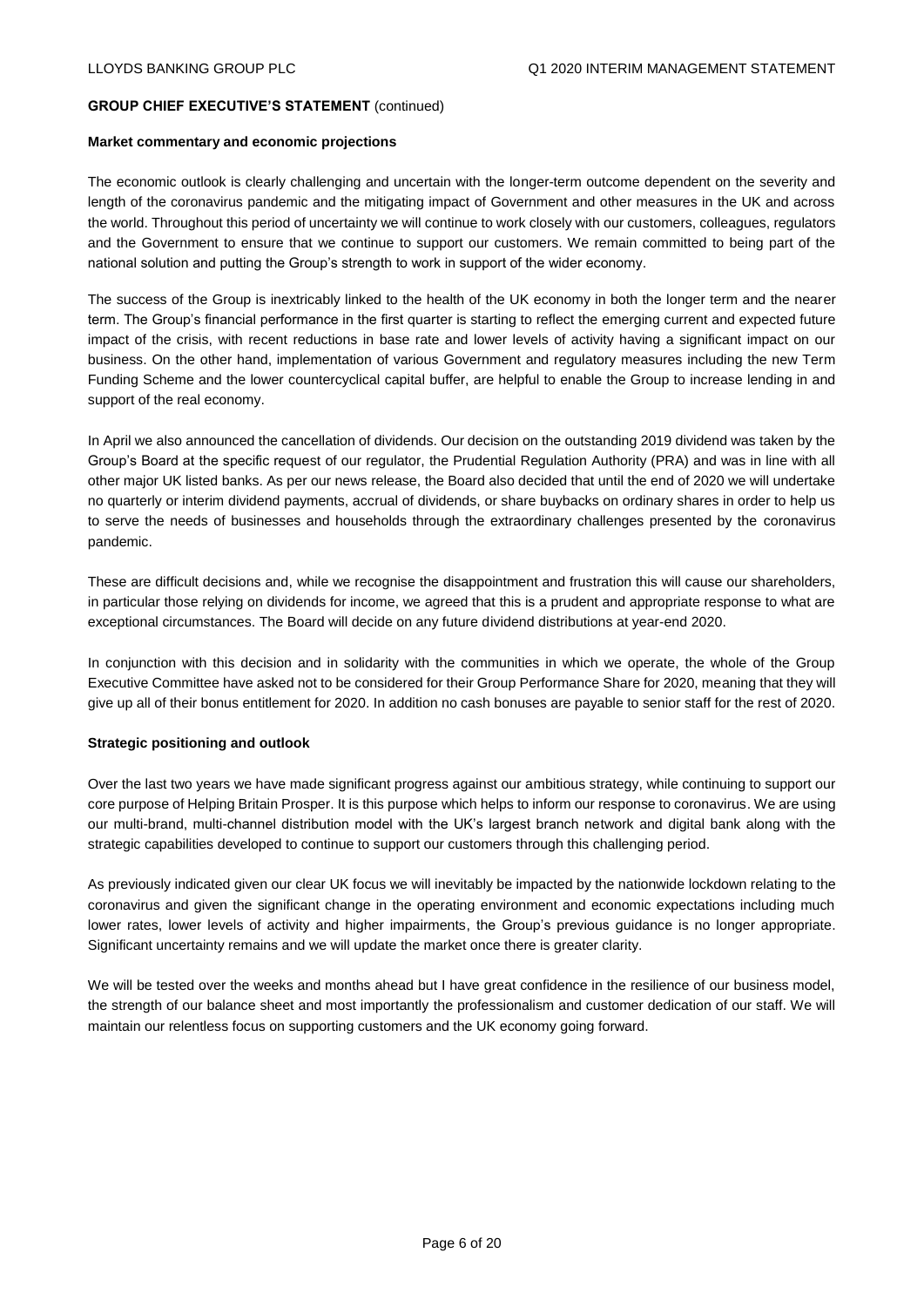#### **REVIEW OF PERFORMANCE**

#### **Financial performance reflects revised economic outlook**

Statutory profit before tax for the three months ended 31 March 2020 was £74 million, 95 per cent lower than in the first quarter of 2019, impacted by a significantly increased impairment charge. The increased impairment charge was significantly due to changes to the Group's IFRS 9 assumptions, given the expected deterioration in the UK economy as a result of the coronavirus pandemic. The Group's statutory return on tangible equity was 5.0 per cent.

In this challenging external environment the trading surplus for the period was solid at £1,988 million, a reduction of 19 per cent compared to the first three months of 2019, but an increase of 7 per cent on the final quarter of 2019 (decrease of 4 per cent excluding the bank levy). The year on year decrease was driven by a reduction in net income which was partially offset by lower total costs. Underlying profit was £558 million compared to £2,168 million in the first three months of 2019, impacted by the higher impairment charges in 2020. The Group's underlying return on tangible equity was 4.7 per cent.

Tangible net assets per share at 57.4 pence increased by 6.6 pence in the first three months of 2020, largely driven by an increase in the pension asset as credit spreads widened significantly in the quarter.

#### **Net income**

Net income of £3,952 million was 11 per cent lower than in the first three months of 2019, with both lower net interest income and lower other income, reflecting lower interest rates, competitive asset markets and the slowdown in retail and commercial markets in March following the coronavirus outbreak, as well as the non-recurrence of one off items recognised in the first quarter of 2019 and a write-down in the assets of Lloyds Development Capital (LDC) in 2020.

Net interest income of £2,950 million was down 4 per cent with reductions in both the banking net interest margin and average interest-earning banking assets. The net interest margin reduced by 12 basis points to 2.79 per cent, with continued pressure from competitive asset markets and reduced liability spreads. The net interest margin fell by 6 basis points over the last quarter, with the fourth quarter of 2019 benefiting from an alignment of credit card terms resulting from an effective interest rate change. Average interest-earning banking assets reduced by £1.8 billion year on year with growth in the open mortgage book and targeted segments, including UK motor finance, more than offset by lower balances in the closed mortgage book and the effects of the Commercial Banking portfolio optimisation.

In March, the Monetary Policy Committee cut the bank base rate twice, by a combined 65 basis points to 10 basis points, which together with mix changes in the balance sheet, will adversely impact the Group's margin in the coming quarters.

Other income decreased by 21 per cent to £1,226 million, as Insurance and Wealth was impacted by general insurance weather related claims in February and was also lower year on year due to the £136 million one-off benefit experienced in the first quarter of 2019 from the change in investment management provider. Commercial Banking other income was impacted by subdued levels of client activity given challenging external market conditions, particularly in large corporate markets. Other income in Retail included the continuing impact of a lower Lex fleet size and lower payments revenues in late March following the introduction of coronavirus-related restrictions. Market conditions have also impacted valuations in the Group's private equity business, LDC by c.£100 million. For comparative purposes, the Group's 2019 first quarter results included a gain of £50 million relating to the sale of the Group's interest in Vocalink.

The Group expects the impact of lower rates, changing balance sheet mix, fee forbearance and lower levels of customer activity to continue to affect net interest income and other income into the second quarter.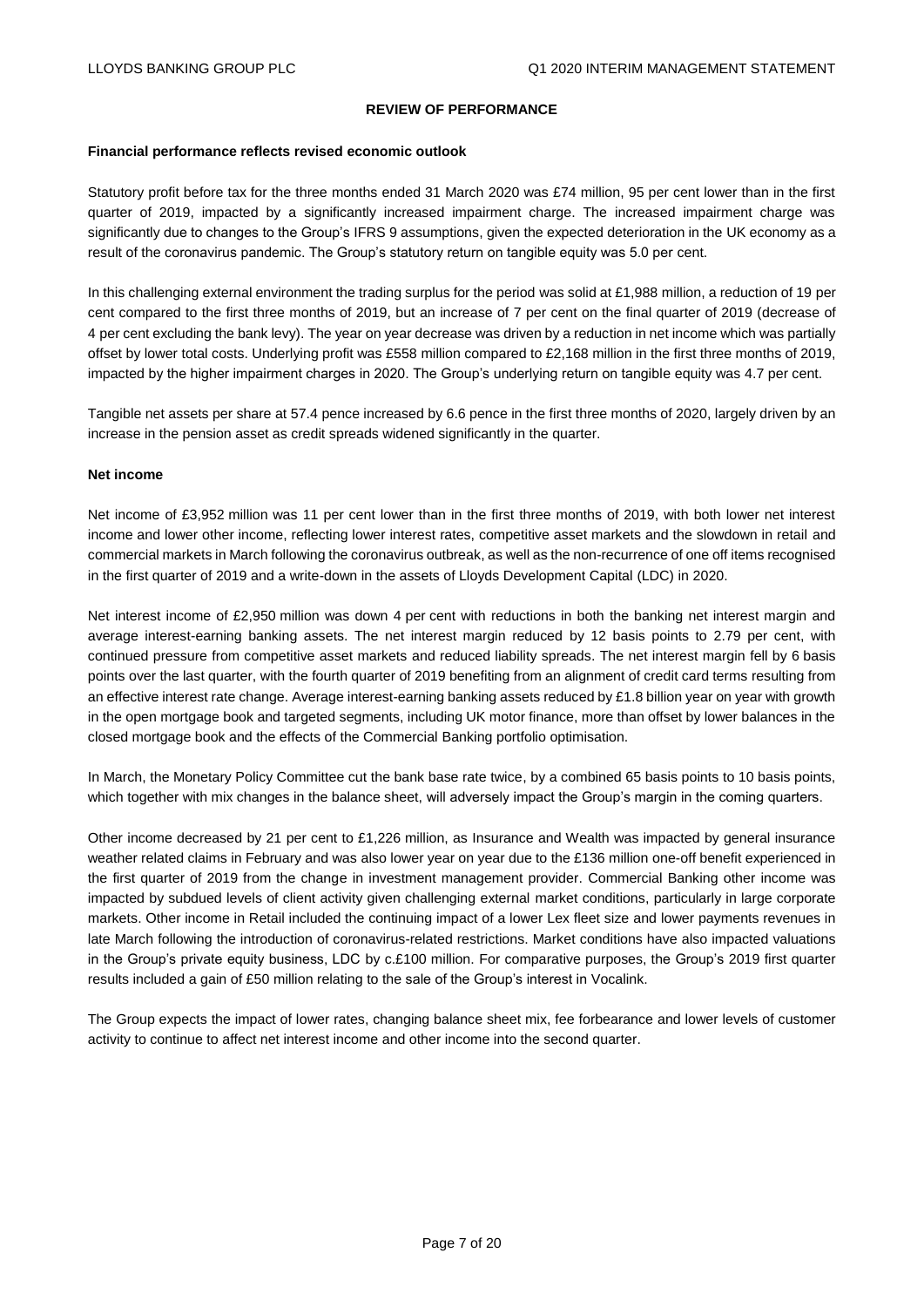#### **Total costs**

Total costs of £1,964 million were 1 per cent lower than in the first three months of 2019 with a reduction in operating costs more than offsetting increased remediation charges.

Operating costs of £1,877 million were 4 per cent lower, despite continued strategic investment and absorbing some emerging expenses related to the Group's response to the coronavirus outbreak. The Group saw a 6 per cent reduction in business as usual costs, driven by continued cost discipline and efficiencies gained through digitalisation and other process improvements. Remediation charges of £87 million were higher than the £20 million expensed in the first three months of 2019, and related to a number of existing programmes, including the Cranston review.

The Group's market-leading cost:income ratio of 49.7 per cent was higher than the first three months of 2019, having been impacted by lower net income in the period.

Market-leading efficiency continues to provide competitive advantage and the focus on cost discipline will continue. The Group will also ensure strategic investment is targeted appropriately to reflect the new operating environment. Operating costs will continue to fall in 2020 after absorbing additional coronavirus-related expenses.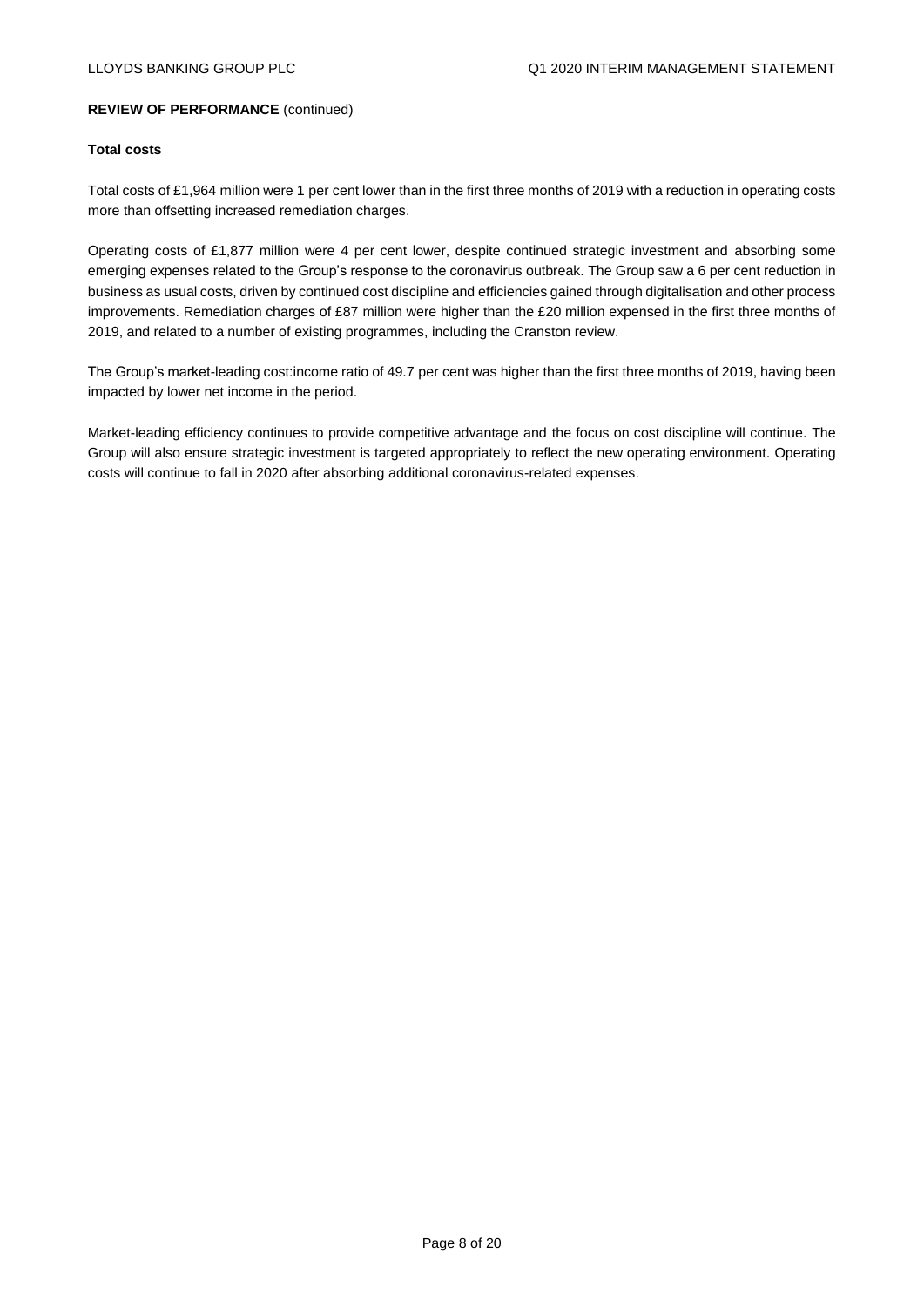## **Impairment**

|                                                                    | Quarter<br>ended<br>31 Mar<br>2020<br>£m | Quarter<br>ended<br>31 Mar<br>2019<br>£m | Change                  | Quarter<br>ended<br>31 Dec<br>2019<br>£m | Change      |
|--------------------------------------------------------------------|------------------------------------------|------------------------------------------|-------------------------|------------------------------------------|-------------|
| Impairment charge                                                  | 1,430                                    | 275                                      |                         | 341                                      |             |
| Asset quality ratio                                                | 1.30%                                    | 0.25%                                    | 105 <sub>bp</sub>       | 0.30%                                    | 100bp       |
| Gross asset quality ratio                                          | 1.35%                                    | 0.30%                                    | 105 <sub>bp</sub>       | 0.39%                                    | 96bp        |
|                                                                    |                                          |                                          | At 31 Mar<br>20201<br>% | At 31 Dec<br>20191<br>%                  | Change      |
| Stage 3 loans and advances to customers as a % of total            |                                          |                                          | 1.8                     | 1.8                                      |             |
| Stage 3 ECL <sup>2</sup> allowances as % of Stage 3 drawn balances |                                          |                                          | 25.0                    | 22.5                                     | 2.5pp       |
| Total ECL <sup>2</sup> allowances as % of drawn balances           |                                          |                                          | 1.0                     | 0.8                                      | $0.2$ pp    |
|                                                                    | Quarter<br>ended<br>31 Mar<br>2020<br>£m | Quarter<br>ended<br>31 Mar<br>2019       | Change                  | Quarter<br>ended<br>31 Dec<br>2019       | Change<br>% |
|                                                                    |                                          | £m                                       | ℅                       | £m                                       |             |
| Underlying charges                                                 |                                          |                                          |                         |                                          |             |
| Retail                                                             | 325                                      | 302                                      | (8)                     | 222                                      | (46)        |
| <b>Commercial Banking</b>                                          | 52                                       | 1                                        |                         | 112                                      | 54          |
| Insurance and Wealth<br>Central items                              | 1                                        | (1)                                      | 63                      | (2)<br>9                                 |             |
|                                                                    | (10)<br>368                              | (27)<br>275                              |                         | 341                                      |             |
| Coronavirus impacted restructuring cases                           | 218                                      |                                          | (34)                    |                                          | (8)         |
| Updated economic outlook                                           |                                          |                                          |                         |                                          |             |
| Retail                                                             | 564                                      |                                          |                         |                                          |             |
| <b>Commercial Banking</b>                                          | 280                                      |                                          |                         |                                          |             |
|                                                                    | 844                                      |                                          |                         |                                          |             |
| Impairment charge                                                  | 1,430                                    | 275                                      |                         | 341                                      |             |

<sup>1</sup> Underlying basis.

 $2$  Expected credit loss.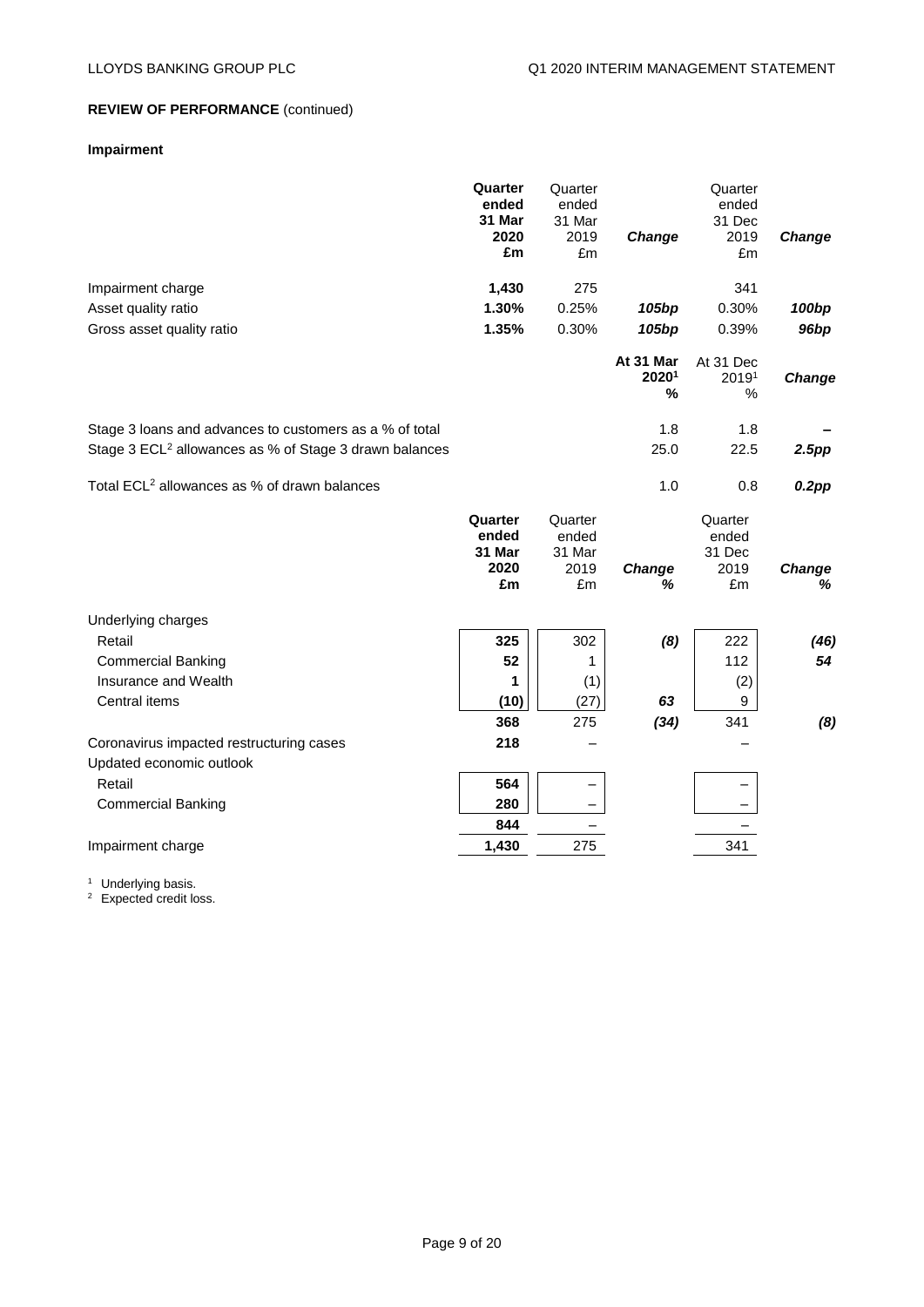The impairment charge in the quarter increased significantly to  $£1,430$  million, although the Group's loan portfolio remains robust and well positioned. Impairment provisions reflect the net impact of economic scenarios and Government support programmes with the increase on prior year primarily driven by updates to the Group's economic outlook following the coronavirus outbreak (£844 million charge, with further information in Note 3) and coronavirus impacts on existing restructuring cases (£218 million). Underlying credit quality remains robust, however increased underlying charges will inevitably arise from existing and new lending.

Although market dynamics are challenging a number of sectors and corporate customers within the Commercial book, particularly within the Business Support Unit, the corporate portfolio's diverse client base and limits are being proactively managed and have relatively low exposure to the most vulnerable sectors affected by the coronavirus outbreak. The Group's management of concentration risk includes single name and country limits as well as controls over the Group's overall exposure to certain higher risk and vulnerable sectors and asset classes.

The Group's outlook and IFRS 9 base case economic scenario used to calculate expected credit loss (ECL) has been updated since the year end through post model adjustments (further detail in Note 3). Reflecting these post model adjustments, which take into account the Group's best estimate of the impact of the coronavirus outbreak on the Group's customer and client base, an additional impairment charge of £844 million has been taken in the quarter. The Group's ECL allowance continues to reflect a probability-weighted view of future economic scenarios including a 30 per cent weighting of base case, upside and downside and a 10 per cent weighting of severe downside, although all scenarios have deteriorated significantly since the 2019 year end.

The Group's net asset quality ratio was 130 basis points in the quarter, compared with 25 basis points in the first three months of 2019, driven by increases in the ECL. The Group's ECL provision stock has increased by over £1 billion to £5.2 billion, further building balance sheet resilience.

Significant uncertainty remains. Although the existing book and new lending, including Government supported lending, will inevitably experience losses, partially offset by applicable Government guarantees, the extent of the impairment charge will depend on the severity and the duration of the economic shock experienced in the UK.

## **Statutory profit**

Restructuring costs of £63 million were down 50 per cent compared to the first three months of 2019 mainly driven by the completion of the MBNA integration and lower severance costs relating to the Group's strategic investment plans. The latter was in part due to the deferral of redundancy programmes given the coronavirus pandemic.

Volatility and other items of £421 million included £387 million of negative insurance volatility, largely driven by falling equity markets and widening corporate bond credit spreads. The first three months of 2019 included the one-off charge for exiting the Standard Life Aberdeen investment management agreement.

No further provision has been taken for PPI in the first quarter. Good progress has been made with the review of PPI information requests received and the conversion rate remains low and consistent with the provision assumption of around 10 per cent, although operations have been impacted by the coronavirus pandemic in recent weeks. The unutilised provision at 31 March 2020 was £1,018 million.

The Group recognised a tax credit of £406 million in the period, primarily as a result of lower statutory profits and an uplift in deferred tax assets following the announcement by the Government that it would maintain the corporation tax rate at 19 per cent, which was substantively enacted on 17 March 2020. This is consistent with guidance given at full year results.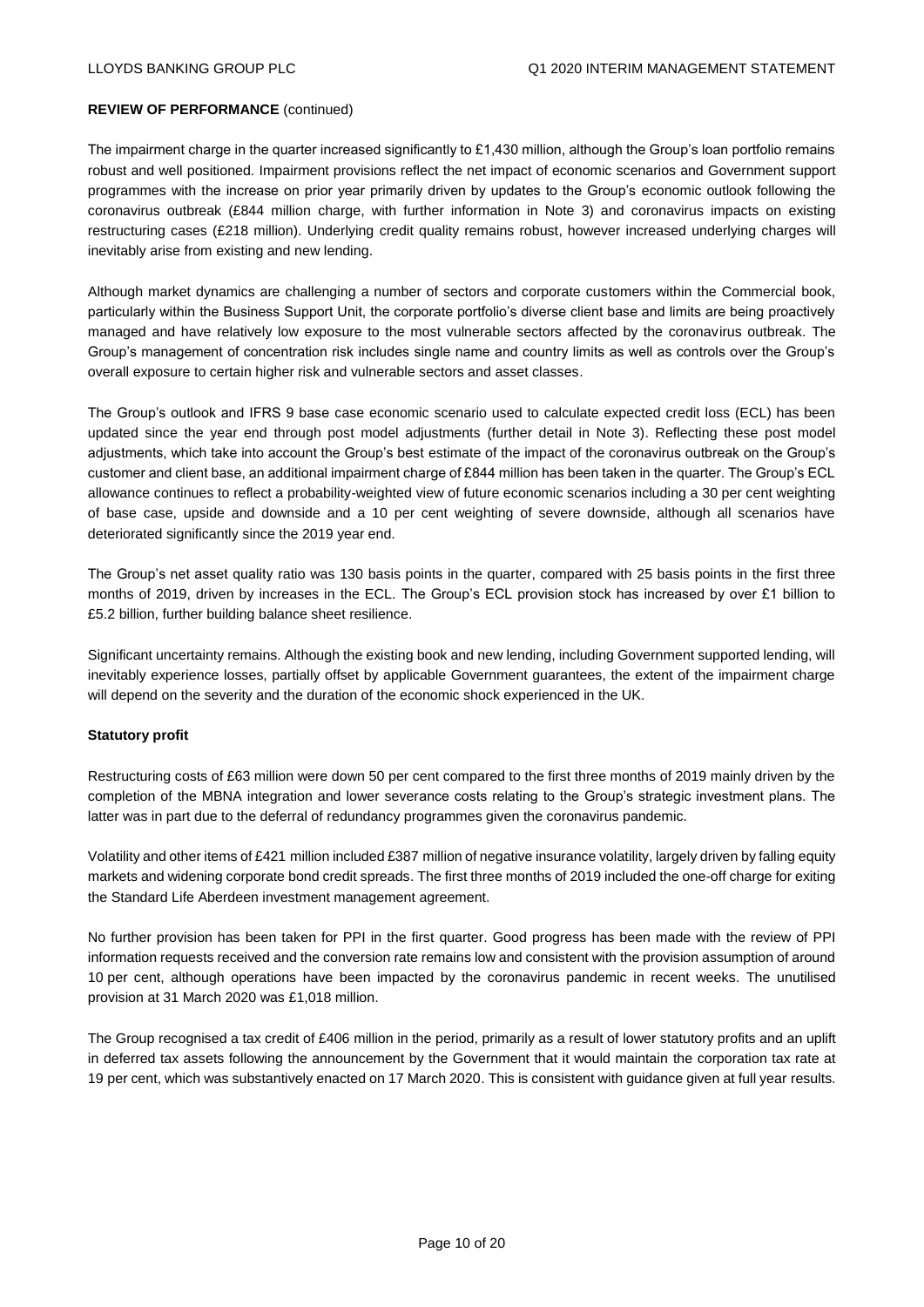#### **Balance sheet growth across business lines**

|                                                             | At 31 Mar<br>2020 | At 31 Dec<br>2019 | <b>Change</b><br>% |
|-------------------------------------------------------------|-------------------|-------------------|--------------------|
|                                                             |                   |                   |                    |
| Loans and advances to customers <sup>1</sup>                | £443bn            | £440bn            |                    |
| Customer deposits <sup>2</sup>                              | £428bn            | £412 $bn$         | 4                  |
| Loan to deposit ratio                                       | 103%              | 107%              | (4)pp              |
| Wholesale funding <sup>3</sup>                              | £126bn            | £124 $bn$         | 1                  |
| Wholesale funding $<$ 1 year maturity <sup>3</sup>          | £39bn             | £39bn             | (2)                |
| Of which money-market funding <1 year maturity <sup>3</sup> | £25bn             | £24bn             | 5                  |
| Liquidity coverage ratio - eligible assets $4$              | £132bn            | £131bn            |                    |
| Liquidity coverage ratio <sup>5</sup>                       | 138%              | 137%              | 1pp                |

<sup>1</sup> Excludes reverse repos of £55.2 billion (31 December 2019: £54.6 billion).

<sup>2</sup> Excludes repos of £9.4 billion (31 December 2019: £9.5 billion).<br><sup>3</sup> Evoludes belances relating to margins of £7.2 billion (21 Decem

Excludes balances relating to margins of £7.3 billion (31 December 2019: £4.2 billion).

<sup>4</sup> Eligible assets are calculated as a simple average of month end observations over the previous 12 months.

<sup>5</sup> The Liquidity coverage ratio is calculated as a simple average of month end observations over the previous 12 months.

Loans and advances increased £2.7 billion in the quarter to £443.1 billion (31 December 2019: £440.4 billion), with increased corporate lending, primarily drawdowns of existing corporate facilities, partially offset by expected reductions in the mortgage book along with reductions in credit cards, where customer activity reduced in March

Commercial Banking has continued to optimise its portfolio in challenging market conditions, maintaining a focus on riskweighted asset reduction and addressing low risk-adjusted returning client relationships. However, balances across the Commercial Banking portfolio increased in the first quarter as clients drew down facilities in response to the coronavirus outbreak, although the pace of drawdowns has eased since the quarter end. Around 50 per cent of revolving credit facilities in Commercial Banking are now drawn, compared to just under 40 per cent at the start of the year, an increase in lending of £6 billion. The Group has low exposure to the most vulnerable sectors and is working closely with clients to support them through the crisis.

The Group continues to optimise funding and target current account balance growth, with Retail current accounts up 4 per cent over the last three months at £79.9 billion (31 December 2019: £76.9 billion) partly due to lower levels of customer spending. The Group's loan to deposit ratio has fallen 4 percentage points since year end to 103 per cent, largely due to increased deposits within Commercial Banking, in part reflecting increases in client drawdowns at the end of March.

Given the current environment the Group is granting payment holidays of up to three months across a range of retail products and as at 24 April 2020, c.400,000 mortgage payment holidays had been granted. The average LTV of these payment holiday balances is 50 per cent, compared to the total book average LTV of 44 per cent. In addition, payment holidays have also been granted across all consumer finance and unsecured products including c.85,000 in motor finance, c.175,000 in personal loans and c.220,000 on credit cards. Within the corporate sector, the Group has supported £410 million in CBILS loans to SMEs and increased support for business clients through the Group's £2 billion COVID-19 fund, offering c.37,000 fee-free overdrafts, capital repayment holidays and working capital increases to clients. The Group has also introduced payments holidays and simplified claims processing for Insurance customers.

The Group continues to recognise interest income for the duration of payment holidays and in the absence of other credit risk indicators, the granting of a coronavirus-related payment holiday does not result in a transfer between stages for the purposes of IFRS 9.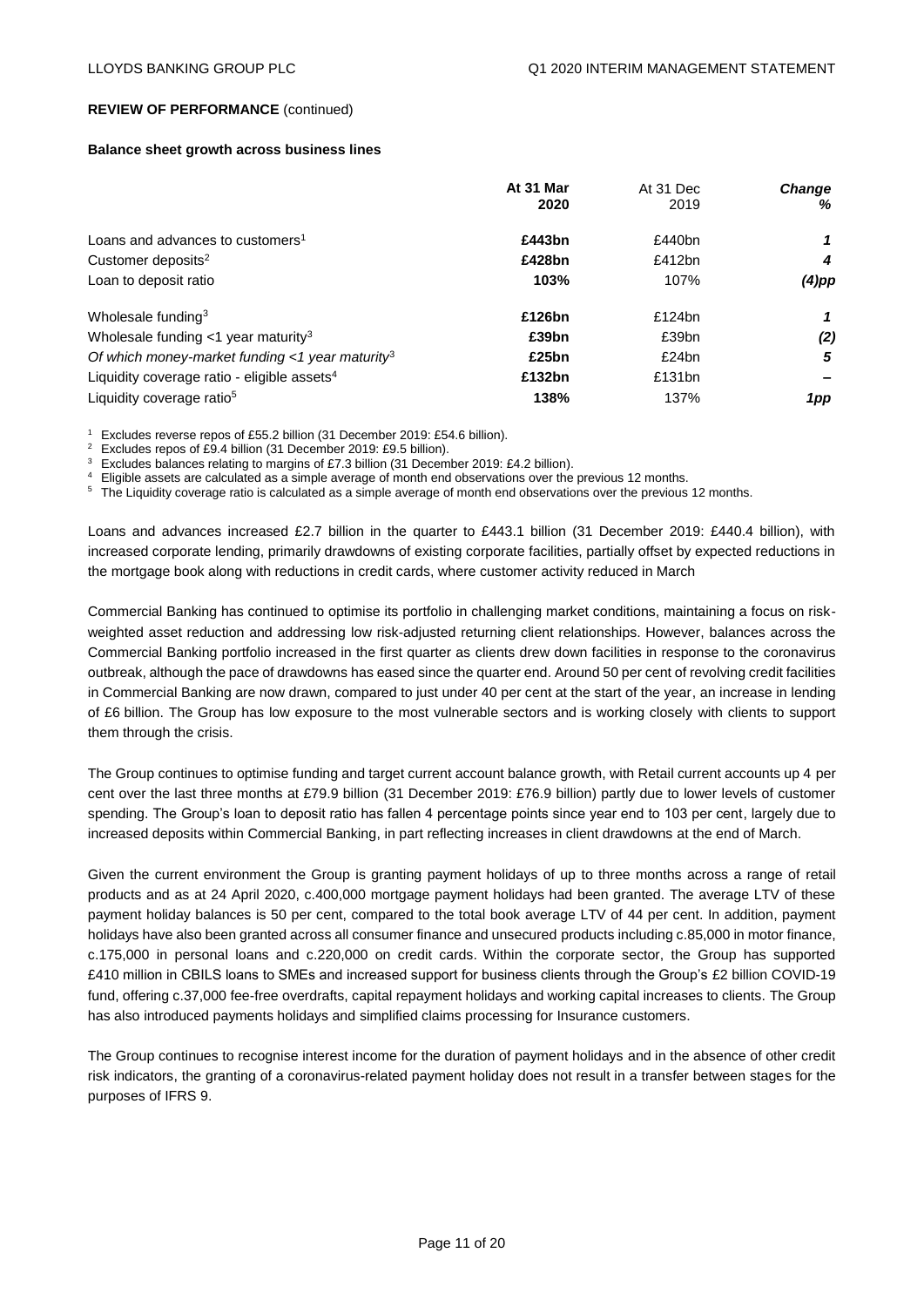#### **Support measures in place as at 24 April 2020**

#### **Retail**

| Payment holidays granted                                      |       |                  |
|---------------------------------------------------------------|-------|------------------|
| Mortgages                                                     |       | 404k             |
| Average LTV                                                   |       | 50%              |
| UK Retail unsecured loans                                     |       | 174k             |
| UK Motor Finance                                              |       | 83k              |
| Credit cards                                                  |       | 219k             |
| <b>Commercial Banking</b>                                     |       |                  |
| Clients supported to access Coronavirus Business Interruption |       |                  |
| Loan Scheme (CBILS)                                           | £410m | 3.0 <sub>k</sub> |
| New overdraft requests with no arrangement fee                |       | 12.9k            |

Capital repayment holidays granted 24.1k

## **Funding and liquidity**

The Group has maintained its strong funding and liquidity position with a stable liquidity coverage ratio (LCR) of 138 per cent. In addition to its sizable liquid asset buffer averaging £132 billion over the last 12 months, the Group has a significant amount of pre-positioned collateral eligible for use in a range of central bank facilities, including the Bank of England's Contingent Term Repo Facility and the Term Funding Scheme, with additional incentives for SMEs, both recently made available in response to the pandemic.

The Group is committed to supporting its customers in financial distress and with increased liquidity needs during the coronavirus pandemic.

The Group continues to access wholesale funding markets across currencies and investors to maintain a stable and diverse source of funds. Despite more challenging funding conditions, with a widening in credit spreads, the Group has seen strong demand in a number of public issuances, and completed c.£3.5 billion of funding in the first quarter of 2020 and c.£6.9 billion of funding year to date, including issuance in early April, across the Group.

The Group's credit ratings continue to reflect its robust balance sheet, solid underlying profitability and bail-in capital position. In March, Fitch revised the outlooks on all the Group's rated entities, alongside the majority of other UK banks, to Negative, citing concerns around the coronavirus pandemic. In addition, Fitch upgraded the Senior Unsecured rating of Lloyds Bank Corporate Markets to A+. In April, S&P revised the outlook on the Group's banking entities, alongside the majority of other large UK banks, to Negative, citing the potential earnings pressures arising from the economic and market impact of the coronavirus pandemic. The Negative outlooks that Moody's assigned on Lloyds Banking Group plc and Lloyds Bank plc (due to concern relating to the UK's exit from the European Union) remain in place.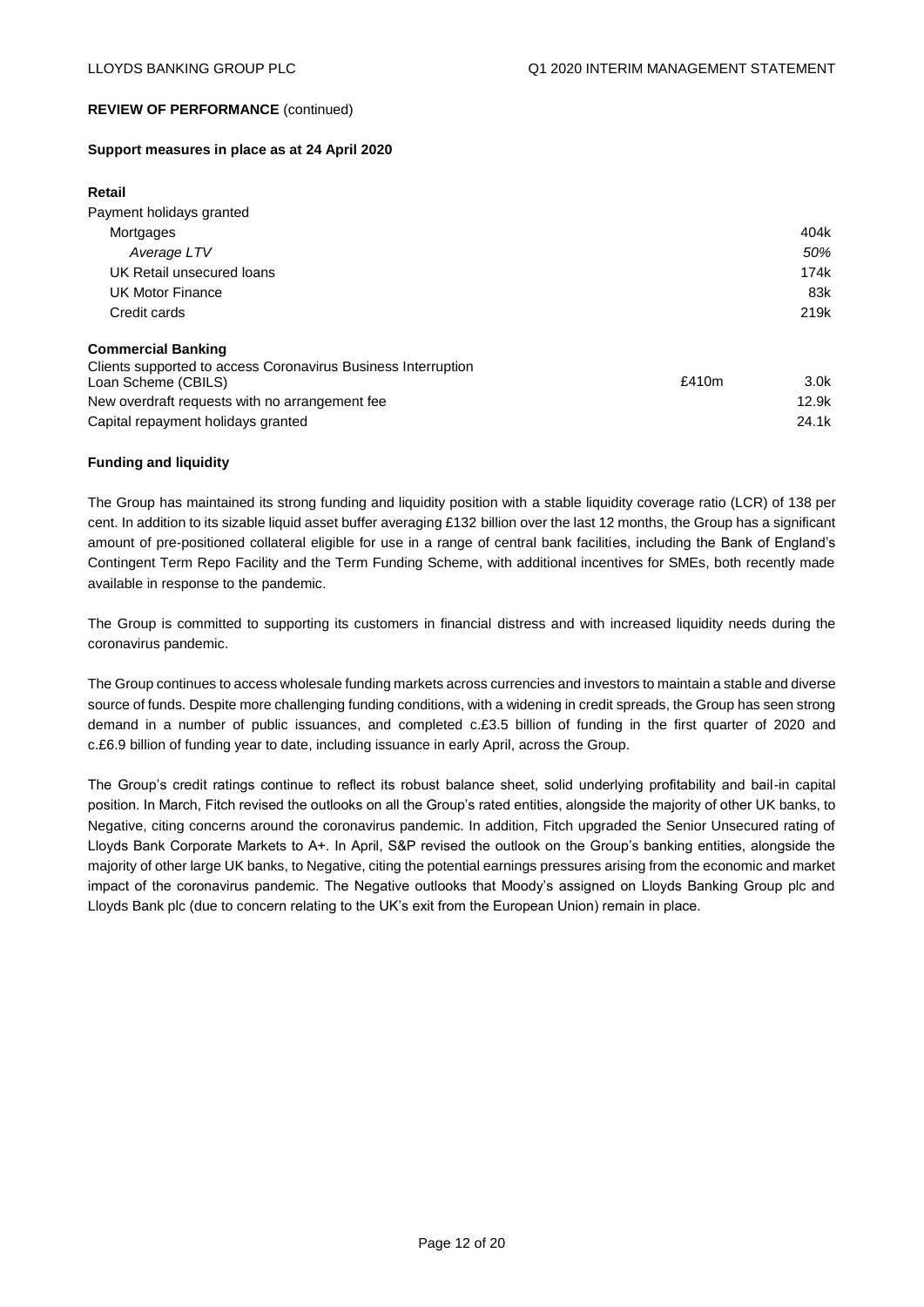#### **Capital management**

|                                                 | At 31 Mar | At 31 Dec | <b>Change</b>     |
|-------------------------------------------------|-----------|-----------|-------------------|
|                                                 | 2020      | 2019      | %                 |
| CET1 ratio <sup>1,2</sup>                       | 14.2%     | 13.8%     | $0.4$ pp          |
| Transitional total capital ratio <sup>1,2</sup> | 21.9%     | 21.5%     | $0.4$ pp          |
| Transitional MREL ratio <sup>1,2</sup>          | 34.5%     | 32.6%     | 1.9 <sub>pp</sub> |
| UK leverage ratio <sup>1,2</sup>                | 5.3%      | 5.2%      | $0.1$ pp          |
| Risk-weighted assets <sup>1</sup>               | £209bn    | £203bn    | 3                 |
| Shareholders' equity                            | £47bn     | £42bn     | 12                |
| Tangible net assets per share                   | 57.4p     | 50.8p     | 6.6p              |

<sup>1</sup> The CET1, transitional total capital, MREL and leverage ratios and risk-weighted assets at 31 December 2019 were reported on a pro forma basis, reflecting the dividend paid up by the Insurance business in the subsequent first quarter period.

<sup>2</sup> Incorporating profits for the period that remain subject to formal verification in accordance with the Capital Requirements Regulation.

The Group's CET1 capital ratio increased by 45 basis points to 14.2 per cent post reversal of the final 2019 dividend. A summary of the CET1 capital build is set out in the table below.

| Pro forma CET1 ratio at 31 December 2019                                       | 13.8% |
|--------------------------------------------------------------------------------|-------|
| Banking business underlying capital build<br>excluding impairment charge (bps) | 56    |
| Impairment charge (bps)                                                        | (56)  |
| Banking business underlying capital build (bps)                                |       |
| RWA movements (bps)                                                            | (29)  |
| Other movements (bps)                                                          | (9)   |
| Reversal of FY 2019 ordinary dividend accrual (bps)                            | 83    |
| CET1 ratio at 31 March 2020                                                    | 14.2% |

The Group's underlying capital build before impairment charge of 56 basis points was offset by the impairment charge in the quarter.

Risk-weighted assets have increased by £5.3 billion as a result of the full implementation of the new securitisation framework (£2.3 billion); foreign currency impacts (c.£1 billion); Counterparty credit risk and credit valuation adjustments (c.£1 billion); and retail increases (c.£1 billion). Optimisation activity undertaken in Commercial Banking prior to the coronavirus pandemic has been largely offset by drawdowns by corporate customers towards the end of the quarter. Going forward, risk-weighted assets will continue to be affected by credit migration and any potential increases in the balance sheet.

Following the decision by the PRA to reduce the UK countercyclical capital buffer rate to zero, the Group's headroom over regulatory requirements has increased.

The transitional total capital ratio increased to 21.9 per cent (31 December 2019: 21.5 per cent on a pro forma basis) and the Group's transitional minimum requirement for own funds and eligible liabilities (MREL), which came into force on 1 January 2020, is 34.5 per cent (31 December 2019: 32.6 per cent on a pro forma basis). The UK leverage ratio increased to 5.3 per cent.

Tangible net assets per share at 57.4 pence increased by 6.6 pence in the first three months of 2020, largely driven by an increase in the pension net asset as credit spreads widened significantly in the quarter. Since the period end credit spreads have started to narrow, reversing some of the impact on the pension surplus and the volatility charge.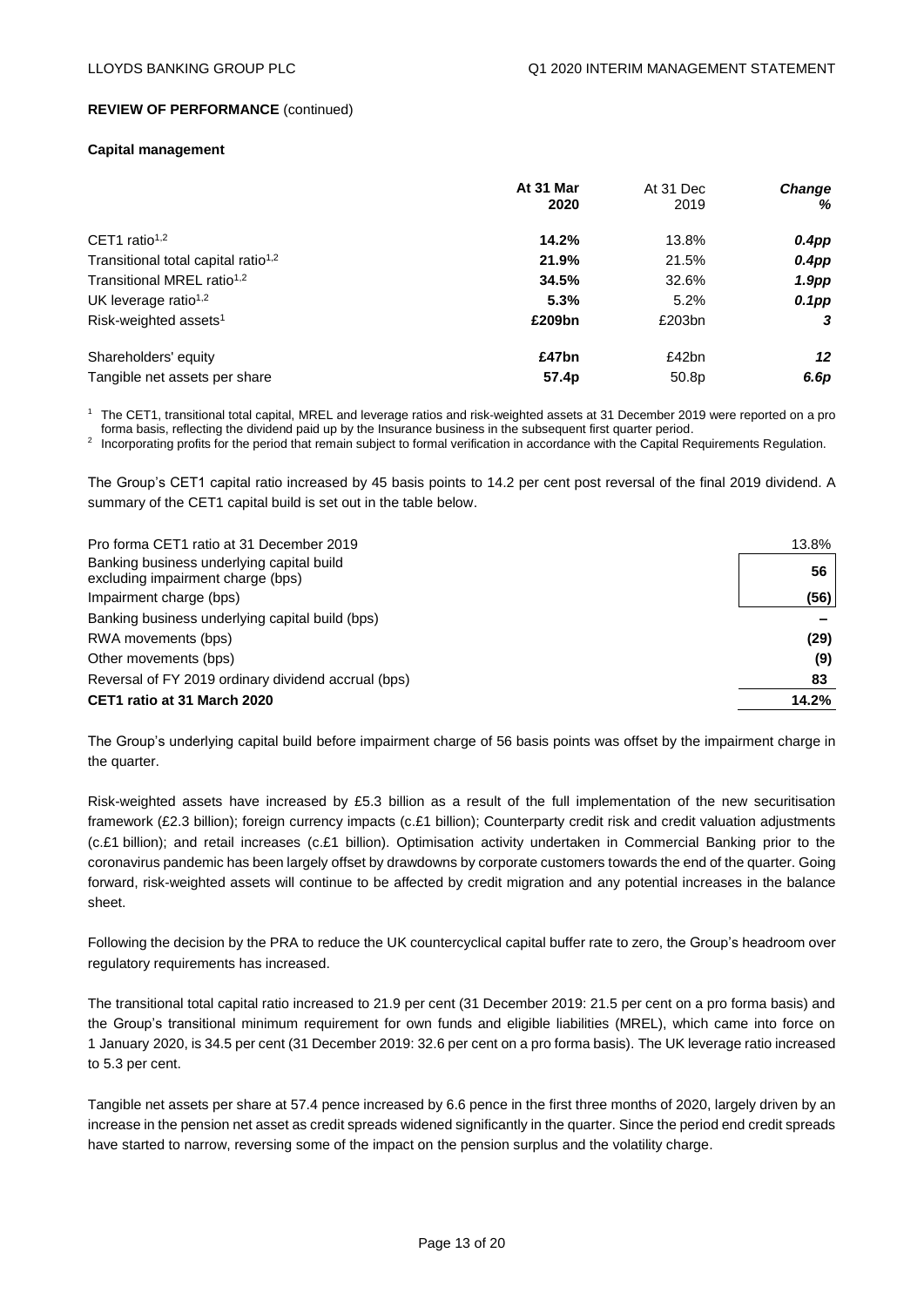#### **Dividend**

On 31 March, the Group also announced the cancellation of its ordinary dividends. The decision on the final 2019 ordinary dividend was taken by the Board at the specific request of the regulator, the Prudential Regulation Authority (PRA), and was in line with all other major UK listed banks. The Board also decided that until the end of 2020 the Group will undertake no quarterly or interim dividend payments, accrual of dividends, or share buybacks on ordinary shares. This will help the Group to further serve the needs of businesses and households through the extraordinary challenges presented by the coronavirus crisis.

These are difficult decisions and while the Group recognises the disappointment and frustration this will cause shareholders, in particular those relying on dividends for income, this is a prudent and appropriate response to exceptional circumstances. The Board will decide on any future dividend distributions at year end 2020.

## **Outlook**

Given the Group's clear UK focus, its performance is inextricably linked to the health of the UK economy and the Group will inevitably be impacted by the nationwide lockdown related to coronavirus which has already started to have a significant impact on the UK economy.

The longer-term financial impact of coronavirus is not yet clear and given the significant change in the operating environment and economic expectations, the Group's previous guidance is no longer appropriate. The impact of lower rates and lower levels of activity on the Group's business will continue into the second quarter, but remains difficult to quantify given the significant uncertainty. We expect the Group will also experience further impairments, both in existing and new lending books, particularly if economic expectations deteriorate further from the base case. The Group will update the market once there is greater clarity of the impact of coronavirus on the UK economy and any actions that the Group can take to mitigate them.

Throughout the coming months, the Group will work with its customers, colleagues, regulators and the Government to ensure that it continues to support its customers and delivers on its core purpose of Helping Britain Prosper.

The Group is learning from the crisis. Going forward the Group will further enhance customer service to ensure it continues to offer leading propositions in the new operating environment, increasingly tailor its product range to meet customers' evolving post-crisis needs and further build cost advantage through new ways of working.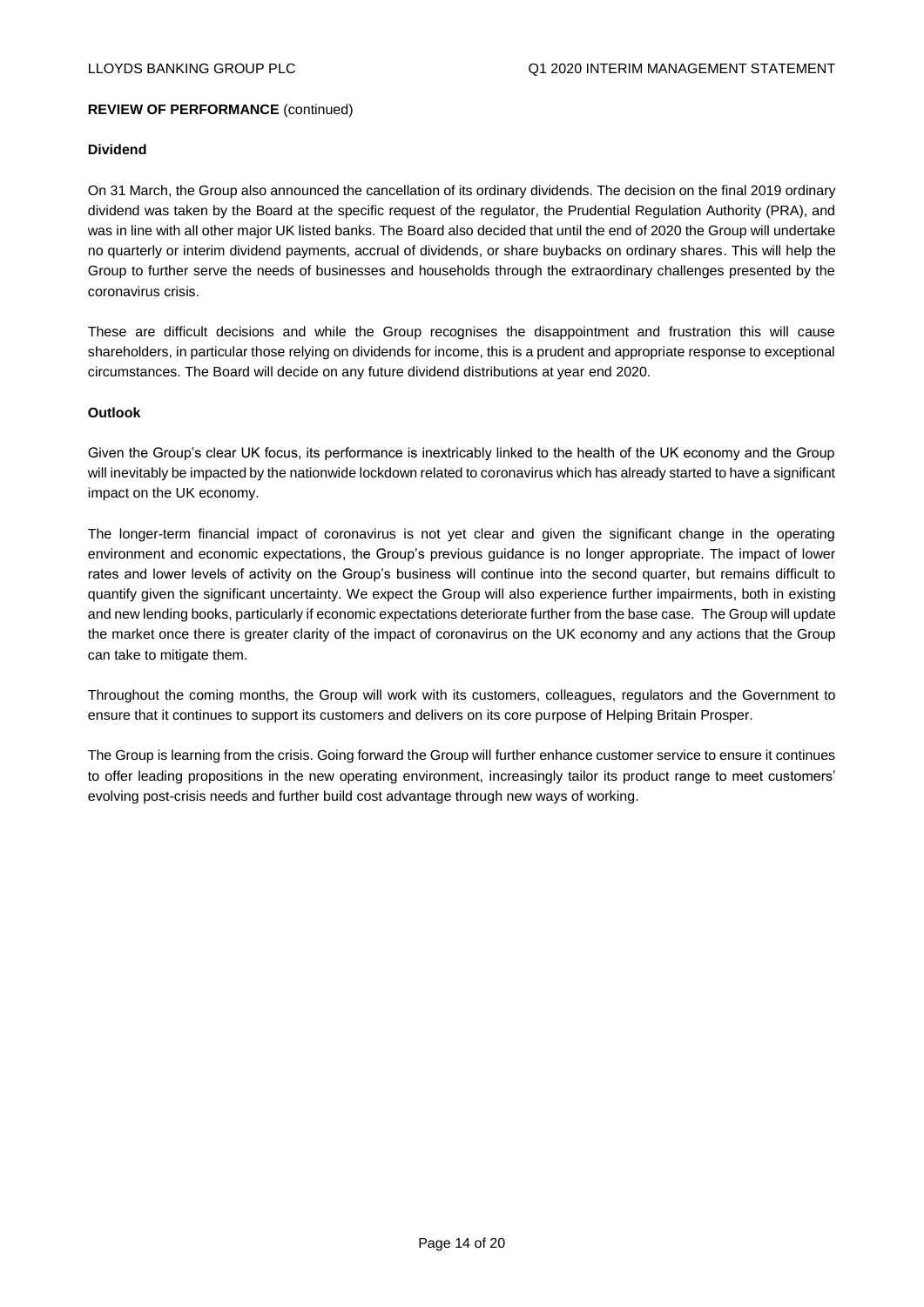## **ADDITIONAL FINANCIAL INFORMATION**

# **1. Banking net interest margin and average interest-earning banking assets**

|                                                             | Quarter<br>ended<br>31 Mar<br>2020 | Quarter<br>ended<br>31 Mar<br>2019 |
|-------------------------------------------------------------|------------------------------------|------------------------------------|
| Group net interest income $-$ statutory basis $(\text{Em})$ | 5,185                              | 2,113                              |
| Insurance gross up (£m)                                     | (2, 265)                           | 878                                |
| Volatility and other items (£m)                             | 30                                 | 92                                 |
| Group net interest income $-$ underlying basis (£m)         | 2,950                              | 3,083                              |
| Non-banking net interest expense (£m)                       | 44                                 | 22                                 |
| Banking net interest income – underlying basis (£m)         | 2,994                              | 3,105                              |
| Net loans and advances to customers $(\text{Ebn})^1$        | 443.1                              | 440.5                              |
| Impairment provision and fair value adjustments (£bn)       | 4.8                                | 4.0                                |
| Non-banking items:                                          |                                    |                                    |
| Fee-based loans and advances (£bn)                          | (7.6)                              | (6.9)                              |
| Other non-banking (£bn)                                     | (3.1)                              | (3.4)                              |
| Gross banking loans and advances (£bn)                      | 437.2                              | 434.2                              |
| Averaging (£bn)                                             | (5.6)                              | (0.8)                              |
| Average interest-earning banking assets (£bn)               | 431.6                              | 433.4                              |
| Banking net interest margin (%)                             | 2.79                               | 2.91                               |

<sup>1</sup> Excludes reverse repos.

# **2. Return on tangible equity**

|                                                                                     | Quarter<br>ended<br>31 Mar<br>2020 | Quarter<br>ended<br>31 Mar<br>2019 |
|-------------------------------------------------------------------------------------|------------------------------------|------------------------------------|
| Average shareholders' equity (£bn)                                                  | 44.1                               | 43.6                               |
| Average intangible assets (£bn)                                                     | (6.1)                              | (5.8)                              |
| Average tangible equity (£bn)                                                       | 38.0                               | 37.8                               |
| Underlying profit after tax (£m)                                                    | 468                                | 1,636                              |
| Add back amortisation of intangible assets (post tax) (£m)                          | 105                                | 88                                 |
| Less profit attributable to non-controlling interests and other equity holders (£m) | (132)                              | (137)                              |
| Adjusted underlying profit after tax (£m)                                           | 441                                | 1,587                              |
| Underlying return on tangible equity (%)                                            | 4.7                                | 17.0                               |
| Group statutory profit after tax (£m)                                               | 480                                | 1,200                              |
| Add back amortisation of intangible assets (post tax) (£m)                          | 105                                | 88                                 |
| Add back amortisation of purchased intangible assets (post tax) (£m)                | 17                                 | 18                                 |
| Less profit attributable to non-controlling interests and other equity holders (£m) | (132)                              | (137)                              |
| Adjusted statutory profit after tax (£m)                                            | 470                                | 1,169                              |
| Statutory return on tangible equity (%)                                             | 5.0                                | 12.5                               |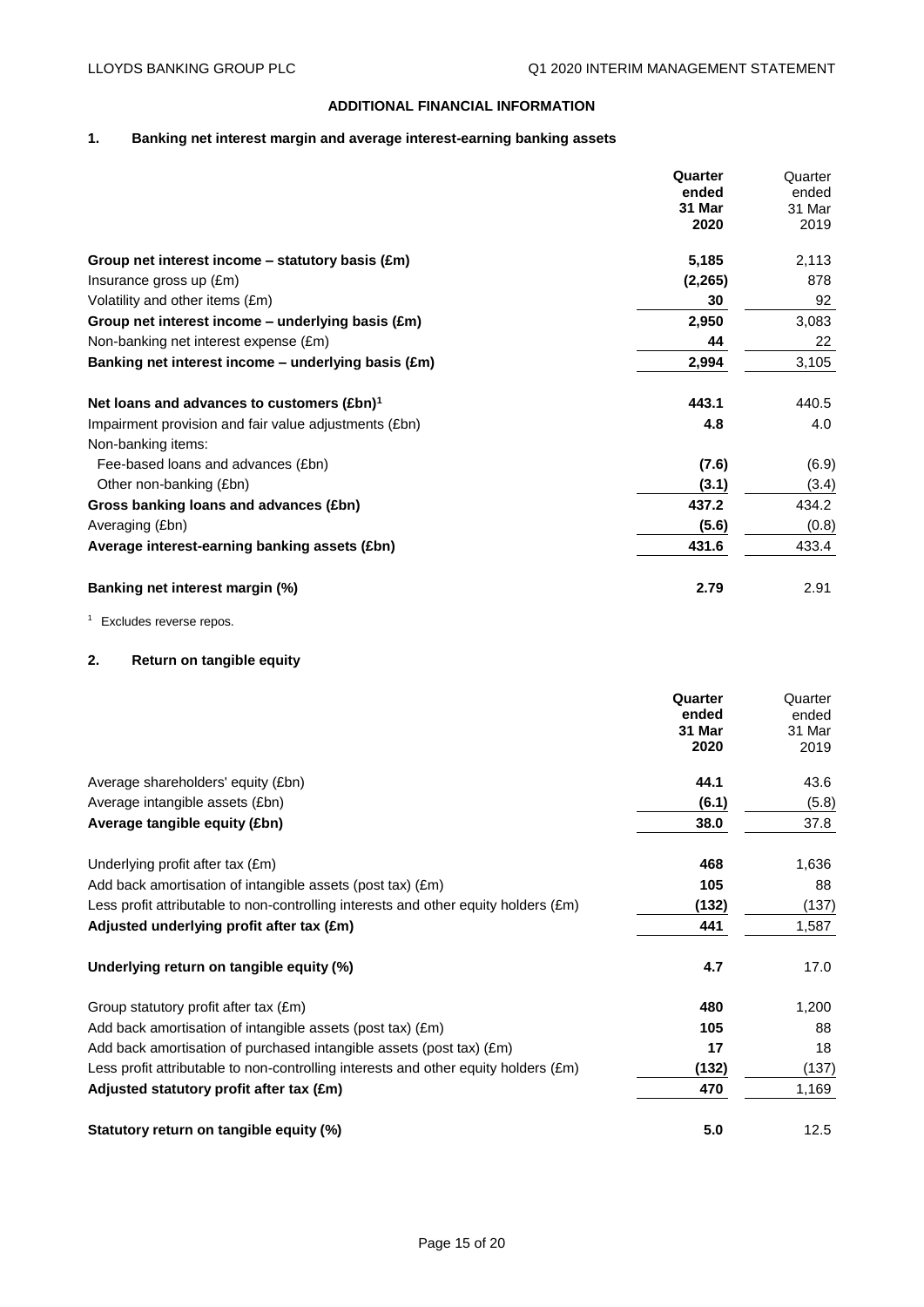## **ADDITIONAL FINANCIAL INFORMATION** (continued)

## **3. Further impairment detail**

The key UK economic assumptions made by the Group, averaged over a five-year period, used to calibrate the impairment overlay in the first quarter are shown below:

|                                     |           |               |                 | <b>Severe</b> |
|-------------------------------------|-----------|---------------|-----------------|---------------|
|                                     | Base case | <b>Upside</b> | <b>Downside</b> | downside      |
|                                     | %         | $\%$          | %               | %             |
| At 31 March 2020                    |           |               |                 |               |
| GDP                                 | 0.9       | 1.2           | 0.4             | (0.1)         |
| Interest rate                       | 0.24      | 0.88          | 0.08            | 0.02          |
| Unemployment rate                   | 5.0       | 4.7           | 6.5             | 7.6           |
| House price growth                  | 1.4       | 4.7           | (3.7)           | (8.8)         |
| Commercial real estate price growth | (0.3)     | 1.0           | (4.8)           | (7.2)         |
| At 31 December 2019                 |           |               |                 |               |
| GDP                                 | 1.3       | 1.6           | 1.1             | $0.4^{\circ}$ |
| Interest rate                       | 1.25      | 2.04          | 0.49            | 0.11          |
| Unemployment rate                   | 4.3       | 3.9           | 5.8             | 7.2           |
| House price growth                  | 1.3       | 5.0           | (2.6)           | (7.1)         |
| Commercial real estate price growth | (0.2)     | 1.8           | (3.8)           | (7.1)         |
|                                     |           |               |                 |               |

## **Scenarios by year:**

|                                     | 2020   | 2021   | 2022   | 2020-22 |
|-------------------------------------|--------|--------|--------|---------|
|                                     | %      | %      | %      | ℅       |
| <b>Base Case</b>                    |        |        |        |         |
| <b>GDP</b>                          | (5.0)  | 3.0    | 3.5    | 1.2     |
| Interest rate                       | 0.10   | 0.25   | 0.25   | 0.20    |
| Unemployment rate                   | 5.9    | 5.4    | 4.7    | 5.3     |
| House price growth                  | (5.0)  | 2.0    | 2.5    | (0.7)   |
| Commercial real estate price growth | (15.0) | 5.0    | 5.0    | (6.3)   |
| <b>Upside</b>                       |        |        |        |         |
| <b>GDP</b>                          | (5.0)  | 3.8    | 3.7    | 2.2     |
| Interest rate                       | 0.26   | 1.03   | 1.08   | 0.79    |
| Unemployment rate                   | 5.9    | 5.0    | 4.3    | 5.0     |
| House price growth                  | (2.2)  | 6.8    | 6.8    | 11.6    |
| Commercial real estate price growth | (11.9) | 8.9    | 6.0    | 1.7     |
| <b>Downside</b>                     |        |        |        |         |
| <b>GDP</b>                          | (6.5)  | 1.8    | 3.6    | (1.4)   |
| Interest rate                       | 0.00   | 0.03   | 0.06   | 0.03    |
| Unemployment rate                   | 6.3    | 6.7    | 6.4    | 6.5     |
| House price growth                  | (7.6)  | (4.1)  | (5.3)  | (16.1)  |
| Commercial real estate price growth | (26.6) | (3.3)  | 2.1    | (27.5)  |
| Severe downside                     |        |        |        |         |
| <b>GDP</b>                          | (7.8)  | (0.1)  | 3.1    | (5.1)   |
| Interest rate                       | 0.00   | 0.00   | 0.00   | 0.00    |
| Unemployment rate                   | 6.7    | 8.0    | 8.0    | 7.6     |
| House price growth                  | (10.0) | (10.9) | (12.9) | (30.2)  |
| Commercial real estate price growth | (39.2) | (5.7)  | 3.8    | (40.5)  |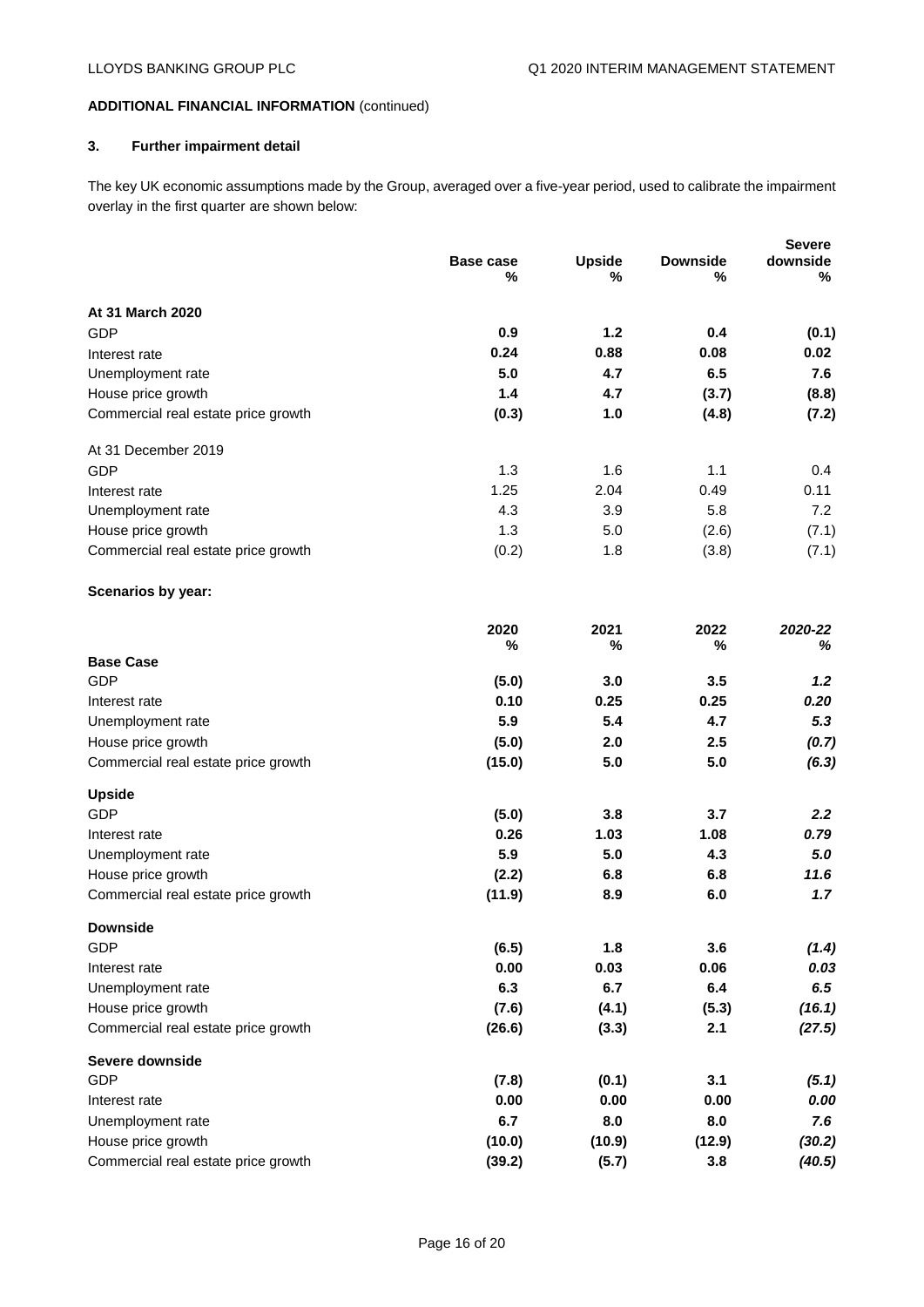#### **ADDITIONAL FINANCIAL INFORMATION** (continued)

The following table shows the extent to which a higher ECL allowance has been recognised to take account of forward looking information from the weighted multiple economic scenarios. The Group's probability-weighted ECL allowance continues to reflect a 30 per cent weighting of base case, upside and downside and a 10 per cent weighting of severe downside.

|                           | Probability- |               |           |                 | <b>Severe</b> |
|---------------------------|--------------|---------------|-----------|-----------------|---------------|
|                           | weighted     | <b>Upside</b> | Base case | <b>Downside</b> | downside      |
|                           | £m           | £m            | £m        | £m              | £m            |
| <b>Underlying basis</b>   |              |               |           |                 |               |
| <b>UK Mortgages</b>       | 1,345        | 1,025         | 1,211     | 1,457           | 2,372         |
| <b>Other Retail</b>       | 1,987        | 1,870         | 1,947     | 2,046           | 2,284         |
| <b>Commercial Banking</b> | 1,826        | 1,646         | 1,731     | 1,940           | 2,308         |
| Other                     | 40           | 40            | 40        | 40              | 40            |
| At 31 March 2020          | 5,198        | 4,581         | 4,929     | 5,483           | 7,004         |
| <b>Underlying basis</b>   |              |               |           |                 |               |
| UK Mortgages              | 1,216        | 964           | 1,111     | 1,300           | 2,036         |
| <b>Other Retail</b>       | 1,580        | 1,502         | 1,551     | 1,623           | 1,771         |
| <b>Commercial Banking</b> | 1,315        | 1,211         | 1,258     | 1,382           | 1,597         |
| Other                     | 50           | 50            | 50        | 50              | 50            |
| At 31 December 2019       | 4,161        | 3,727         | 3,970     | 4,355           | 5,454         |

The March 2020 post model adjustment in respect of updated economic outlook has been applied as a proportionate increase under each scenario. The additional losses added to the severe scenario are therefore greater than those added to the upside.

|                           | <b>Net AQR</b><br>Q1 2020<br>bps    | Of which -<br>coronavirus<br><b>ECL</b><br>bps | Of which<br>underlying<br>bps        | Net AQR<br>Q1 2019<br>bps | <b>Increase</b><br>bps |
|---------------------------|-------------------------------------|------------------------------------------------|--------------------------------------|---------------------------|------------------------|
| Retail                    | 104                                 | 66                                             | 38                                   | 36                        | 68                     |
| Mortgages                 | 22                                  | 24                                             | (2)                                  |                           | 22                     |
| Other                     | 531                                 | 287                                            | 244                                  | 228                       | 303                    |
| <b>Commercial Banking</b> | 232                                 | 210                                            | 22                                   | 1                         | 231                    |
| Total                     | 130                                 | 97                                             | 33                                   | 25                        | 105                    |
|                           | <b>Mar 2020</b><br><b>ECL</b><br>£m | <b>Net ECL</b><br>increase<br>£m               | <b>Write-offs</b><br>and other<br>£m | P&L<br>charge<br>£m       | Dec 2019<br>ECL<br>£m  |
| Retail                    | 3,332                               | 536                                            | (353)                                | 889                       | 2,796                  |
| Mortgages                 | 1,345                               | 129                                            | (31)                                 | 160                       | 1,216                  |
| Other                     | 1,987                               | 407                                            | (322)                                | 729                       | 1,580                  |
| <b>Commercial Banking</b> | 1,826                               | 511                                            | (39)                                 | 550                       | 1,315                  |
| Other                     | 40                                  | (10)                                           | (1)                                  | (9)                       | 50                     |
| Total                     | 5,198                               | 1,037                                          | (393)                                | 1,430                     | 4,161                  |
| Coverage                  |                                     |                                                |                                      |                           |                        |
| Total                     | 1.03%                               |                                                |                                      |                           | 0.83%                  |
| Stage 3                   | 25.0%                               |                                                |                                      |                           | 22.5%                  |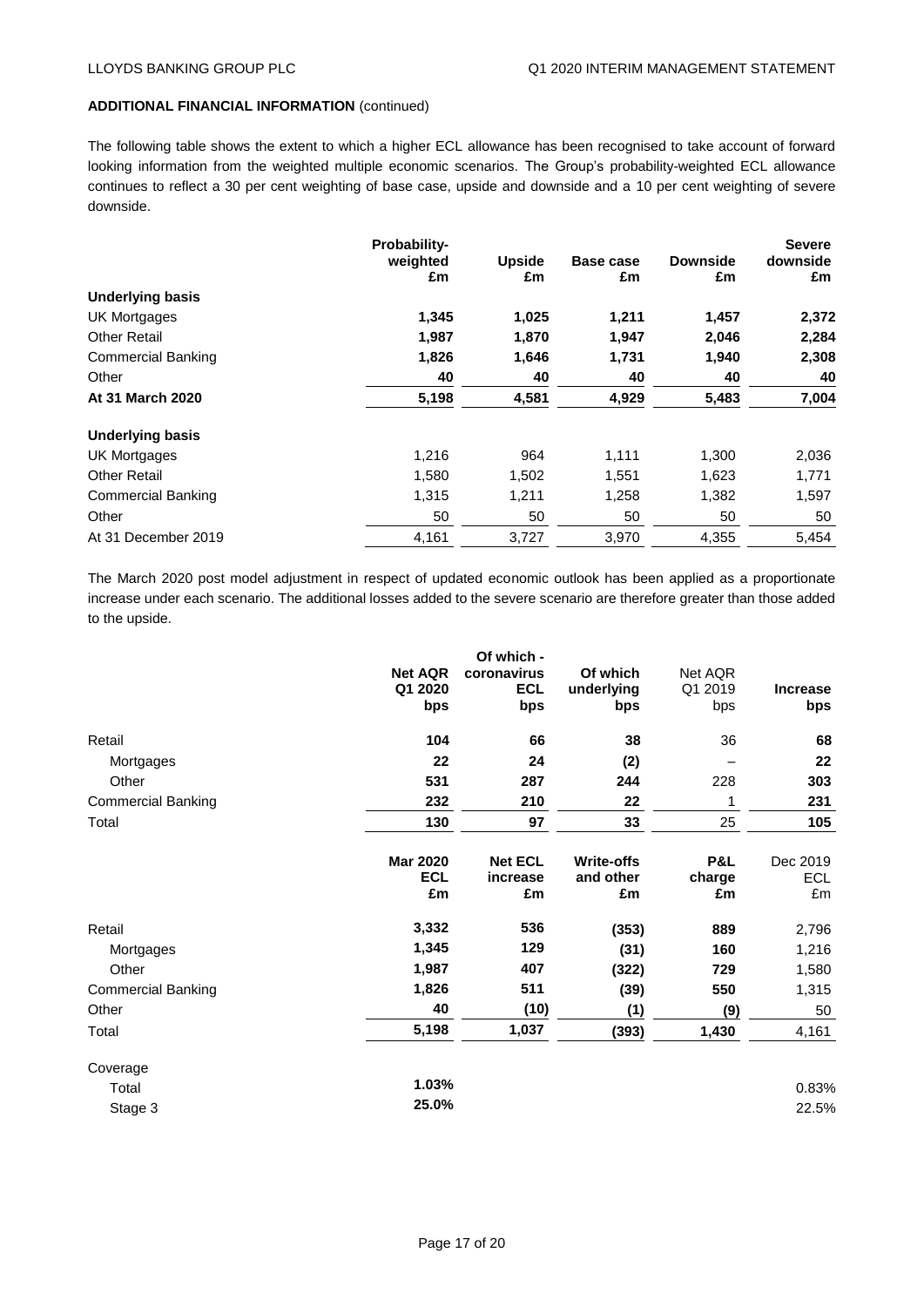# **ADDITIONAL FINANCIAL INFORMATION** (continued)

## **4. Lending within Commercial Banking to key coronavirus-impacted sectors<sup>1</sup>**

|                        | <b>Drawn</b> | <b>Undrawn</b>   |
|------------------------|--------------|------------------|
|                        | £bn          | £bn              |
| Retail non-food        | 2.6          | 1.2 <sub>2</sub> |
| Automotive dealerships | 2.3          | 1.3              |
| Oil and gas            | 1.3          | 2.2              |
| Construction           | 1.2          | 1.6              |
| Hotels                 | 1.8          | 0.3              |
| Passenger transport    | 1.2          | 0.5              |
| Leisure                | 0.8          | 0.5              |
| Restaurants and bars   | 0.7          | 0.5              |

<sup>1</sup> Lending classified using ONS SIC codes at legal entity level.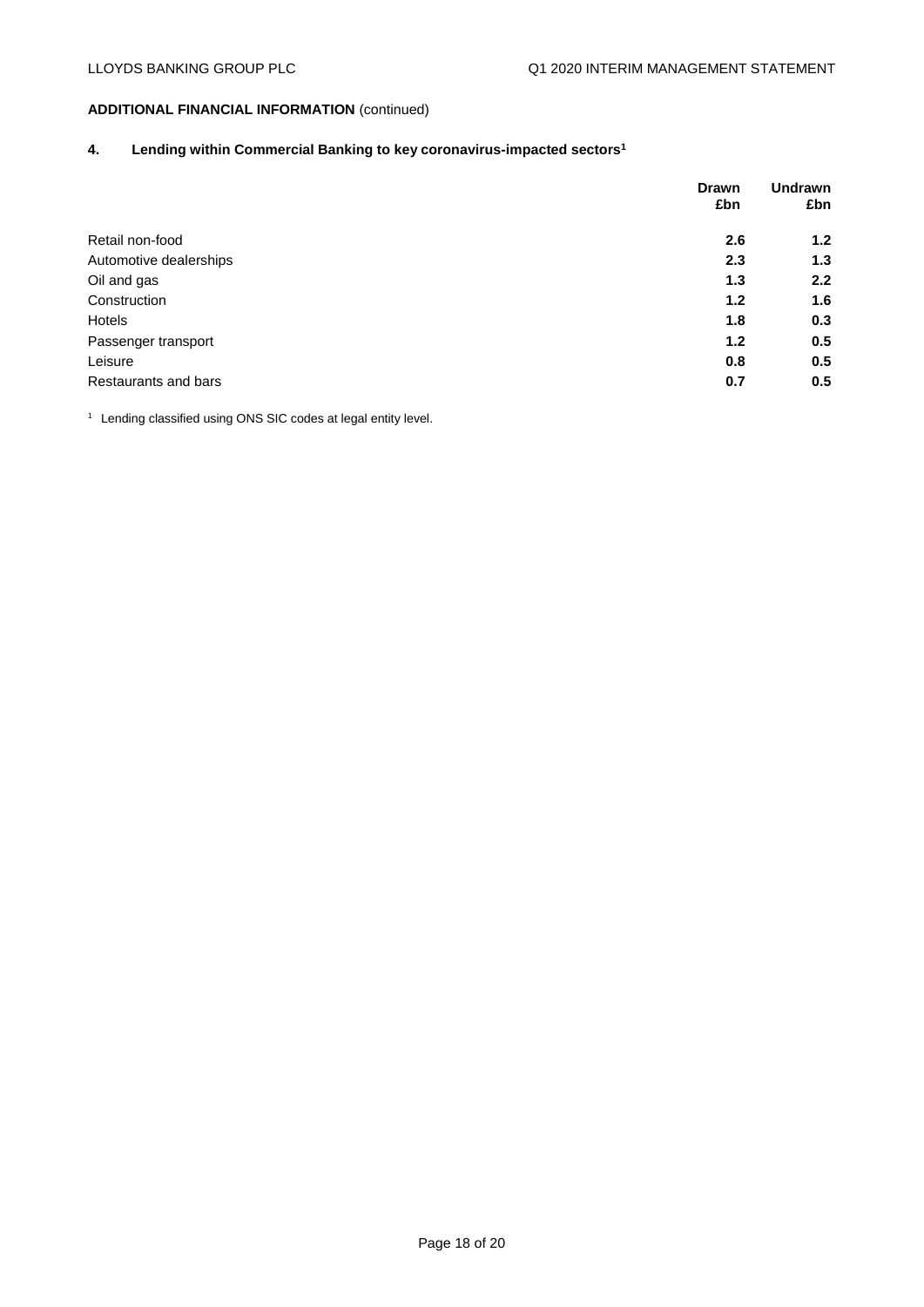#### **BASIS OF PRESENTATION**

This release covers the results of Lloyds Banking Group plc together with its subsidiaries (the Group) for the three months ended 31 March 2020.

**Statutory basis:** Statutory profit before tax and statutory profit after tax are included on pages 2 and 3. However, a number of factors have had a significant effect on the comparability of the Group's financial position and results. Accordingly, the results are also presented on an underlying basis.

**Underlying basis:** The statutory results are adjusted for certain items which are listed below, to allow a comparison of the Group's underlying performance.

- − restructuring, including severance-related costs, the rationalisation of the non-branch property portfolio, the establishment of the Schroders partnership, the integration of MBNA and Zurich's UK workplace pensions and savings business;
- − volatility and other items, which includes the effects of certain asset sales, the volatility relating to the Group's hedging arrangements and that arising in the insurance businesses, insurance gross up, the unwind of acquisitionrelated fair value adjustments and the amortisation of purchased intangible assets;
- − payment protection insurance provisions.

Unless otherwise stated, income statement commentaries throughout this document compare the three months ended 31 March 2020 to the three months ended 31 March 2019, and the balance sheet analysis compares the Group balance sheet as at 31 March 2020 to the Group balance sheet as at 31 December 2019.

**Alternative performance measures:** The Group uses a number of alternative performance measures, including underlying profit, in the discussion of its business performance and financial position. There have been no changes to the definitions used by the Group; further information on these measures is set out on page 331 of the Group's 2019 Annual Report and Accounts.

**Capital:** Capital and leverage ratios reported as at 31 March 2020 incorporate profits for the quarter that remain subject to formal verification in accordance with the Capital Requirements Regulation. The Q1 2020 Interim Pillar 3 Report can be found at: <http://www.lloydsbankinggroup.com/investors/financial-performance/>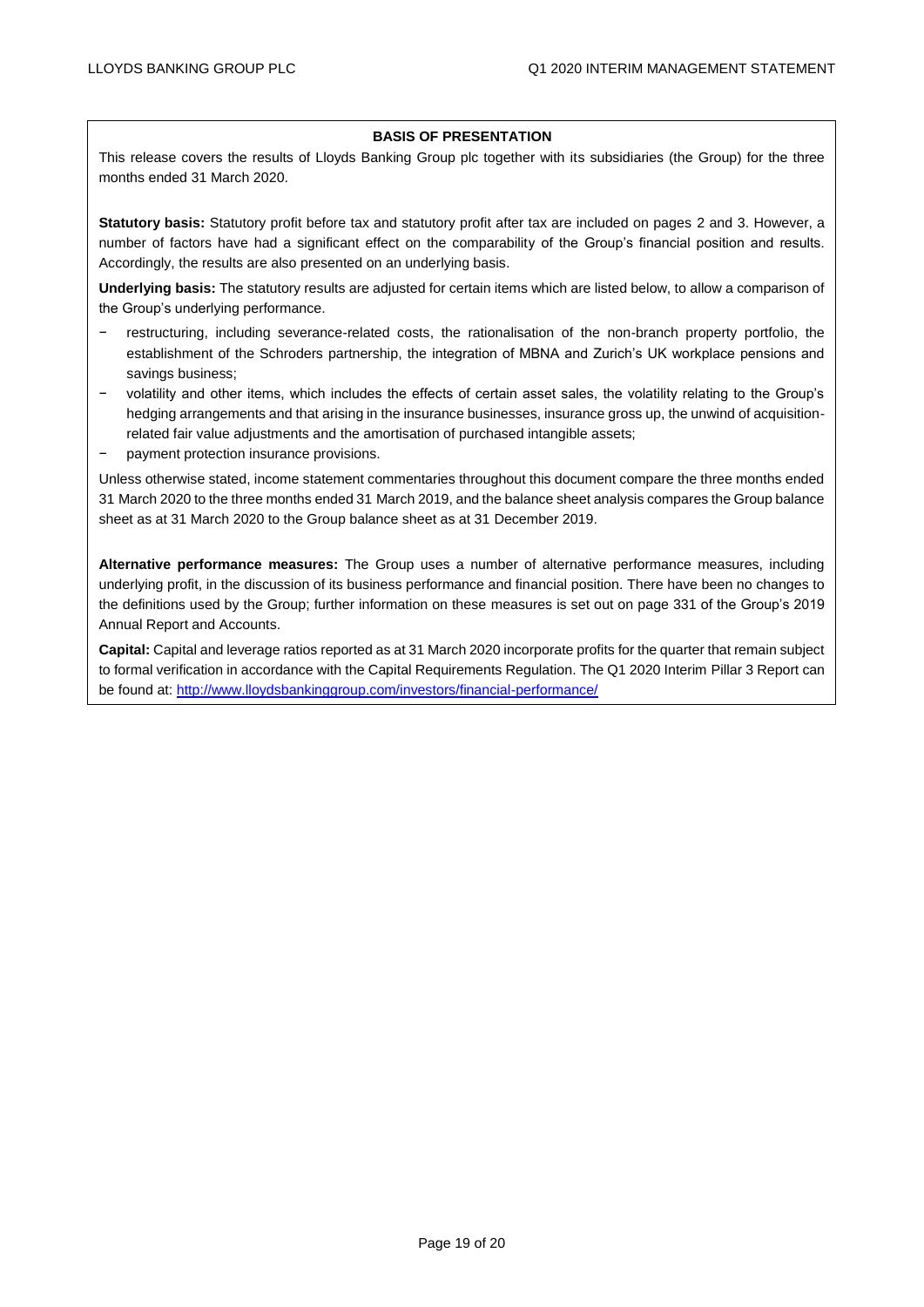#### **FORWARD LOOKING STATEMENTS**

This document contains certain forward looking statements within the meaning of Section 21E of the US Securities Exchange Act of 1934, as amended, and section 27A of the US Securities Act of 1933, as amended, with respect to the business, strategy, plans and/or results of Lloyds Banking Group plc together with its subsidiaries (the Group) and its current goals and expectations relating to its future financial condition and performance. Statements that are not historical facts, including statements about the Group's or its directors' and/or management's beliefs and expectations, are forward looking statements. Words such as 'believes', 'anticipates', 'estimates', 'expects', 'intends', 'aims', 'potential', 'will', 'would', 'could', 'considered', 'likely', 'estimate' and variations of these words and similar future or conditional expressions are intended to identify forward looking statements but are not the exclusive means of identifying such statements. Examples of such forward looking statements include, but are not limited to: projections or expectations of the Group's future financial position including profit attributable to shareholders, provisions, economic profit, dividends, capital structure, portfolios, net interest margin, capital ratios, liquidity, risk-weighted assets (RWAs), expenditures or any other financial items or ratios; litigation, regulatory and governmental investigations; the Group's future financial performance; the level and extent of future impairments and write-downs; statements of plans, objectives or goals of the Group or its management including in respect of statements about the future business and economic environments in the UK and elsewhere including, but not limited to, future trends in interest rates, foreign exchange rates, credit and equity market levels and demographic developments; statements about competition, regulation, disposals and consolidation or technological developments in the financial services industry; and statements of assumptions underlying such statements. By their nature, forward looking statements involve risk and uncertainty because they relate to events and depend upon circumstances that will or may occur in the future. Factors that could cause actual business, strategy, plans and/or results (including but not limited to the payment of dividends) to differ materially from forward looking statements made by the Group or on its behalf include, but are not limited to: general economic and business conditions in the UK and internationally; market related trends and developments; fluctuations in interest rates, inflation, exchange rates, stock markets and currencies; any impact of the transition from IBORs to alternative reference rates; the ability to access sufficient sources of capital, liquidity and funding when required; changes to the Group's credit ratings; the ability to derive cost savings and other benefits including, but without limitation as a result of any acquisitions, disposals and other strategic transactions; the ability to achieve strategic objectives; changing customer behaviour including consumer spending, saving and borrowing habits; changes to borrower or counterparty credit quality; concentration of financial exposure; management and monitoring of conduct risk; instability in the global financial markets, including Eurozone instability, instability as a result of uncertainty surrounding the exit by the UK from the European Union (EU) and as a result of such exit and the potential for other countries to exit the EU or the Eurozone and the impact of any sovereign credit rating downgrade or other sovereign financial issues; political instability including as a result of any UK general election; technological changes and risks to the security of IT and operational infrastructure, systems, data and information resulting from increased threat of cyber and other attacks; natural, pandemic (including but not limited to the coronavirus disease (COVID-19) outbreak) and other disasters, adverse weather and similar contingencies outside the Group's control; inadequate or failed internal or external processes or systems; acts of war, other acts of hostility, terrorist acts and responses to those acts, geopolitical, pandemic or other such events; risks relating to climate change; changes in laws, regulations, practices and accounting standards or taxation, including as a result of the exit by the UK from the EU, or a further possible referendum on Scottish independence; changes to regulatory capital or liquidity requirements and similar contingencies outside the Group's control; the policies, decisions and actions of governmental or regulatory authorities or courts in the UK, the EU, the US or elsewhere including the implementation and interpretation of key legislation and regulation together with any resulting impact on the future structure of the Group; the ability to attract and retain senior management and other employees and meet its diversity objectives; actions or omissions by the Group's directors, management or employees including industrial action; changes to the Group's postretirement defined benefit scheme obligations; the extent of any future impairment charges or write-downs caused by, but not limited to, depressed asset valuations, market disruptions and illiquid markets; the value and effectiveness of any credit protection purchased by the Group; the inability to hedge certain risks economically; the adequacy of loss reserves; the actions of competitors, including non-bank financial services, lending companies and digital innovators and disruptive technologies; and exposure to regulatory or competition scrutiny, legal, regulatory or competition proceedings, investigations or complaints. Please refer to the latest Annual Report on Form 20-F filed by Lloyds Banking Group plc with the US Securities and Exchange Commission for a discussion of certain factors and risks together with examples of forward looking statements. Lloyds Banking Group may also make or disclose written and/or oral forward looking statements in reports filed with or furnished to the US Securities and Exchange Commission, Lloyds Banking Group annual reviews, halfyear announcements, proxy statements, offering circulars, prospectuses, press releases and other written materials and in oral statements made by the directors, officers or employees of Lloyds Banking Group to third parties, including financial analysts. Except as required by any applicable law or regulation, the forward looking statements contained in this document are made as of today's date, and the Group expressly disclaims any obligation or undertaking to release publicly any updates or revisions to any forward looking statements contained in this document to reflect any change in the Group's expectations with regard thereto or any change in events, conditions or circumstances on which any such statement is based. The information, statements and opinions contained in this document do not constitute a public offer under any applicable law or an offer to sell any securities or financial instruments or any advice or recommendation with respect to such securities or financial instruments.